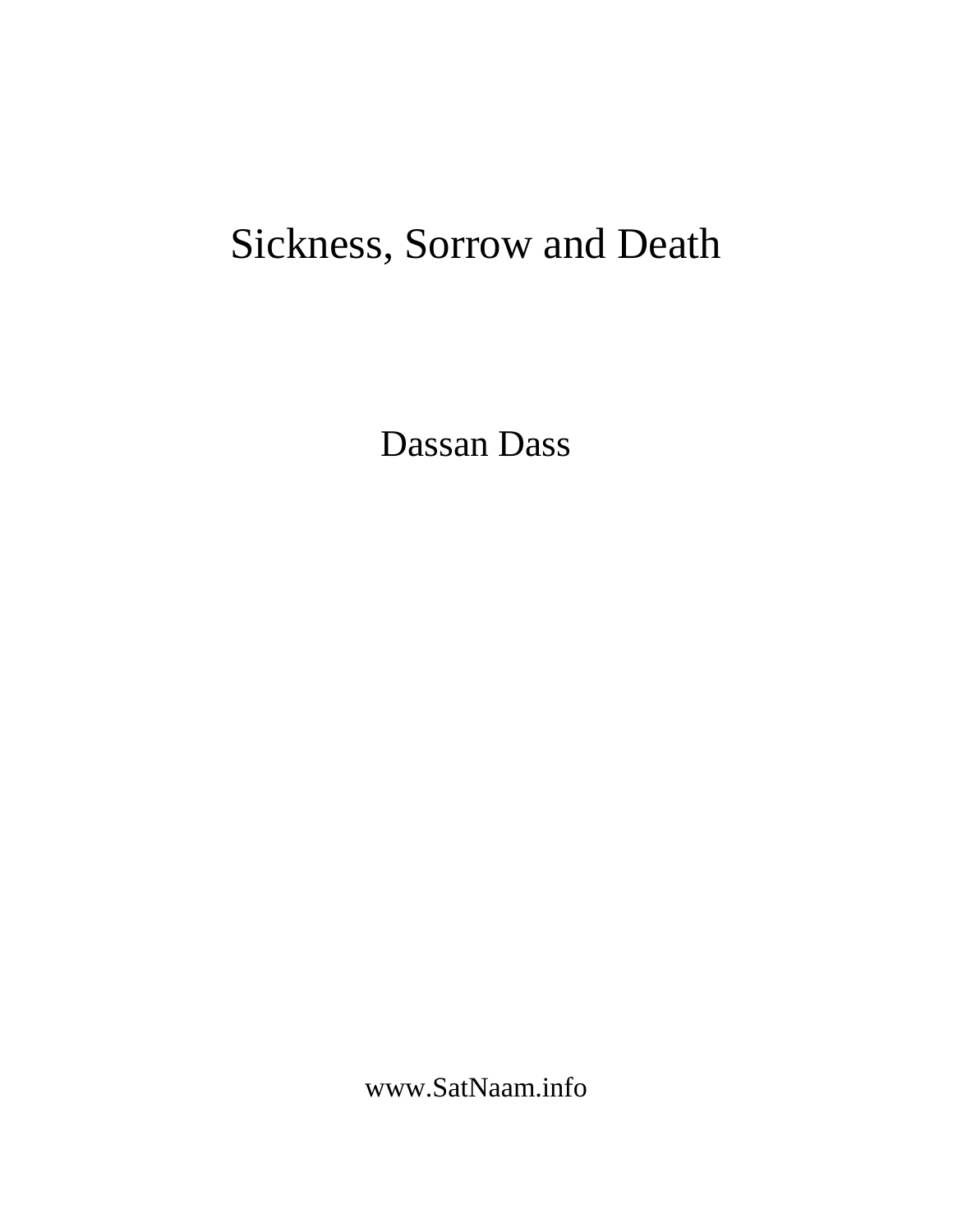## **Sickness, Sorrow and Death**

Copyright © 2012 by [www.SatNaam.info](http://www.satnaam.info/)

First Edition December 2012

*All rights reserved. However, do feel free to use any part of this book for inspiring others just mention where you got the information from i.e. Dassan Dass. You can also help distribute the books by purchasing them online from the website. This is a not-for- profit Seva project done on a volunteer basis – so feel free to join in.*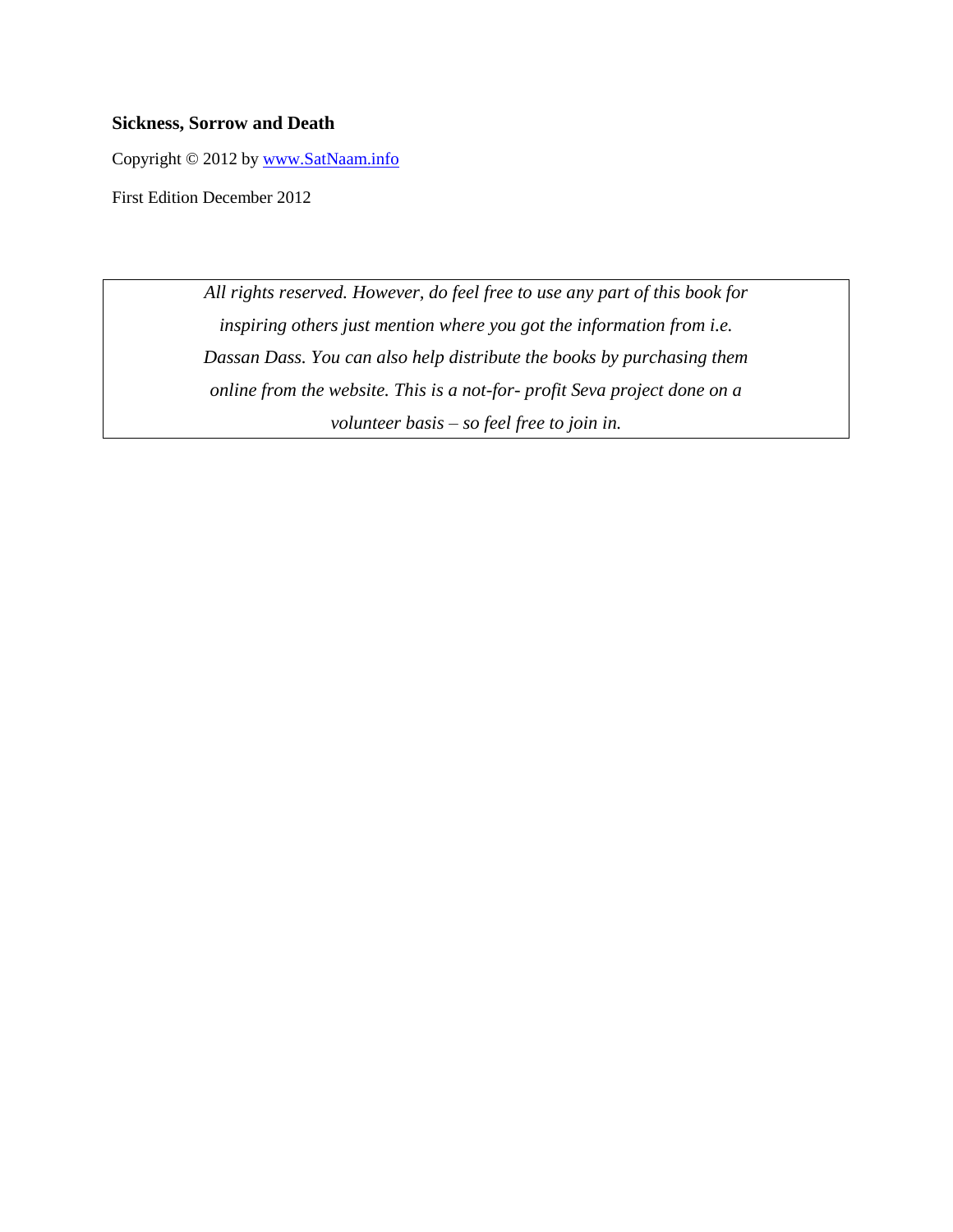# **CONTENTS**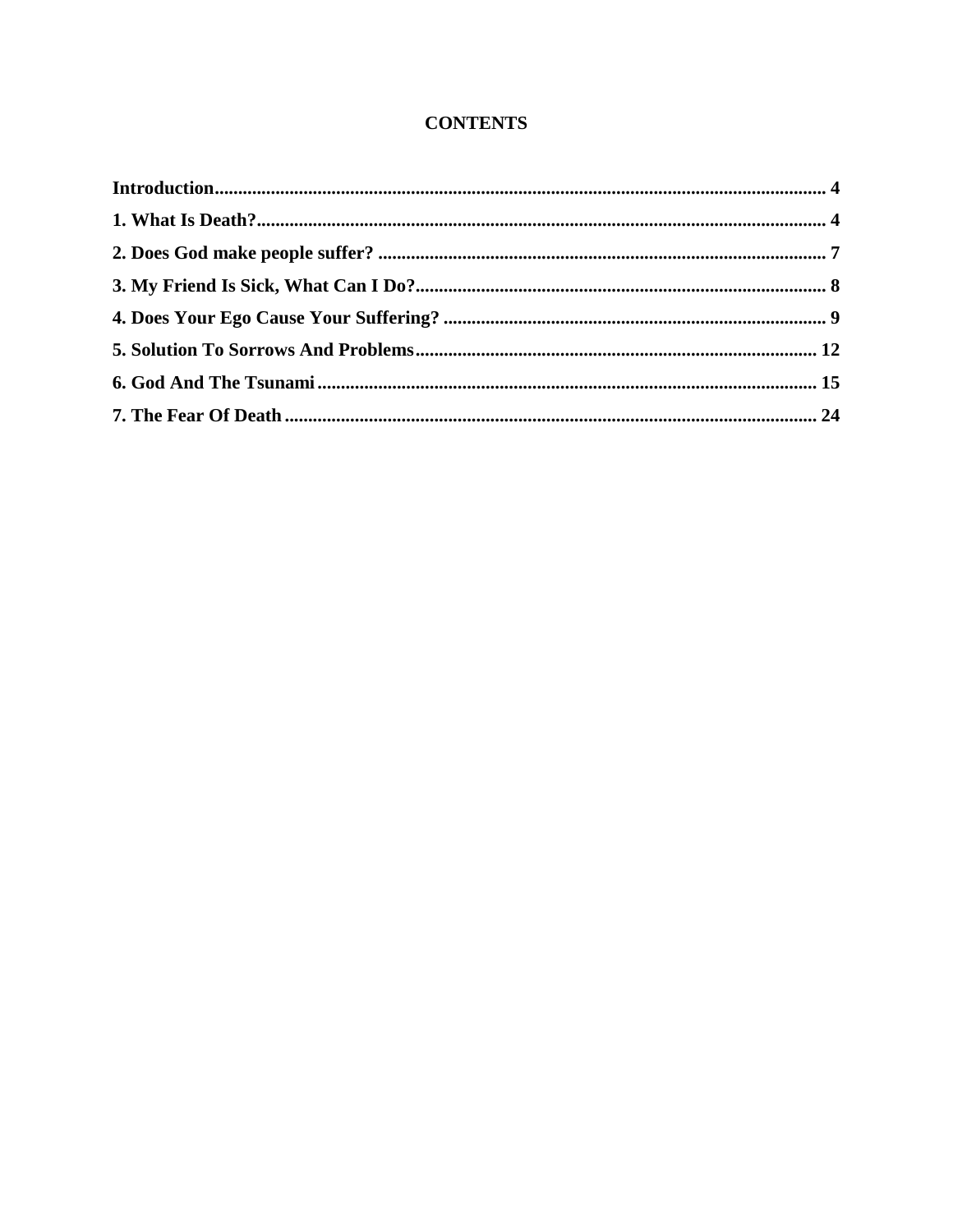# <span id="page-3-0"></span>**Introduction**

Articles on why we suffer.

# <span id="page-3-1"></span>**1. What Is Death?**

Ik oankaar sat naam satgur parsaad. Dhan dhan paar braham parmesar ji. Dhan dhan gur-guru-satgur-gurbani-sat sangat-sat naam.

Guru pyare ji,

Gur fateh parvaan karna ji.

We have tried to answer your questions as follows, please feel free to communicate further. Thanks to the Almighty for giving us an opportunity to speak to a truth seeker like you.

## QUESTION 1: WHAT IS DEATH?

There are two deaths that we need to understand on this spiritual path, the first death is the death of the physical body and the second one is the death of Haumai, death of Ahankaar, death of ego.

Let us talk about the first kind of death (that is what you are referring to in your question) first: the death of physical body – based on your previous lives and more specifically based on your Karams from the previous lives you have been given this human life, obviously your deeds from the previous lives have been good that is why you have been given this human life, because Gurbani says: Gur seva Tey Bhagat Kamai Tab Eh Manas Dehi Paayee – you must have done some seva of Dhan Dhan Paar Braham Pita Parmesar and also you must have accummulated some Bandgi from your previous lives that is why you have been very fortunately blessed with this human life. You have basically taken birth to continue collecting more Bandgi and Seva in this life and keep on moving closer to the Akal Purakh, that is why the human life is very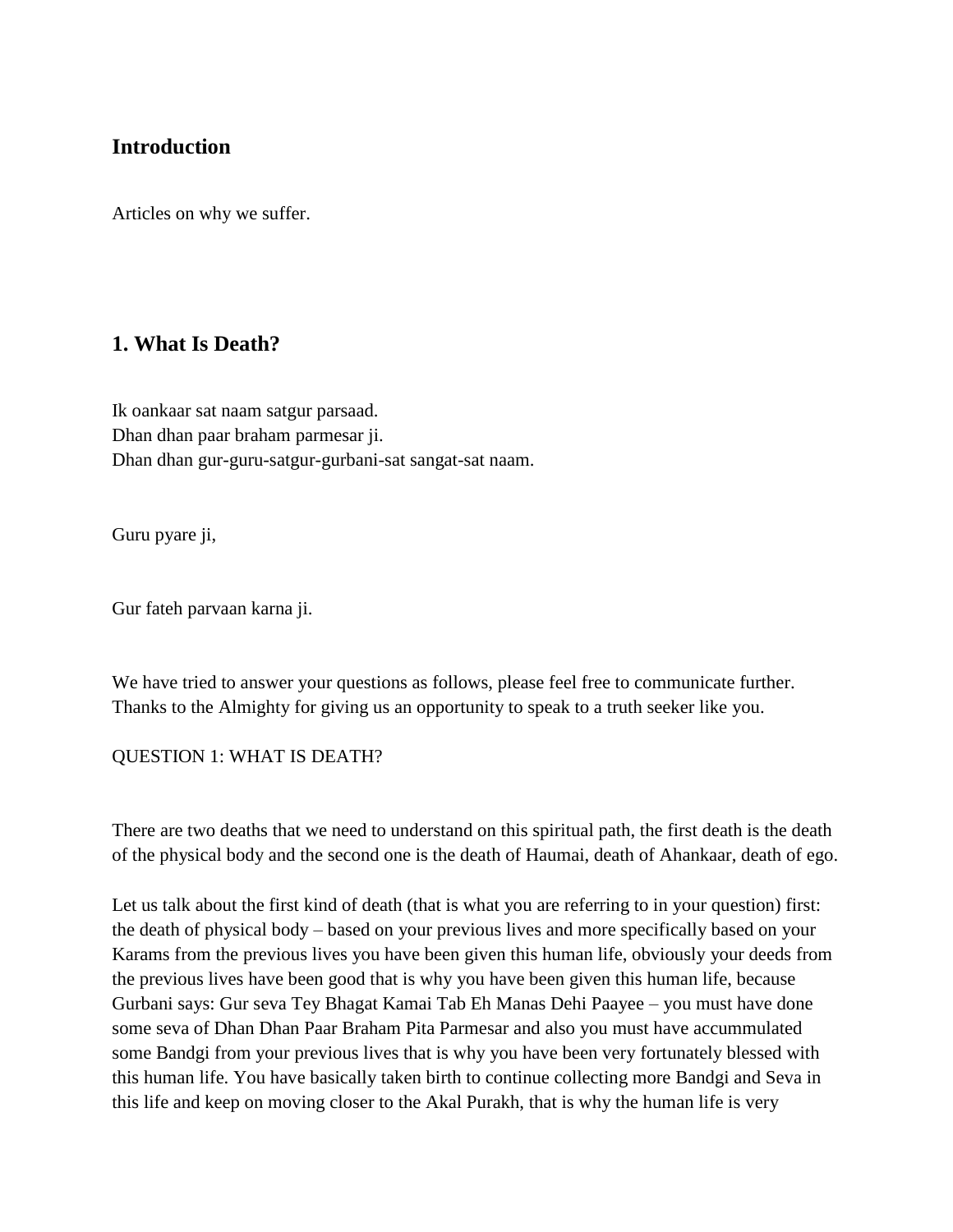important, this is the only form of life on earth which is given a chance to reach salvation, which makes it even more important.

Your ultimate destiny is to be one with the Nirgun Saroop of Dhan Dhan Paar Braham Pita Parmesar Ji, no matter what that is bound to happen, if not in this human life, it will happen for sure at some point in time and space in future. However, it is dependent upon your Karni, if your Karni in the previous lives is more Sat Ki Karni than Asat Ki Karni or if your Sat Ki Karni is more and more powerful than your Asat Ki Karni then you are bound to get the Gur Parsaad of Naam, Naam Simran, Naam Ki Kamai, Puran Bandgi and Seva- Parupkaar and Maha Parupkaar, which when served with full faith and trust, devotion and love will take you to salvation, this will bring you Puran Braham Gyan – Puran Tatt Gyan about your own existance and your merger with Akal Purakh, it is also called full self realization of your ownself and you will be relieved of the cycle of death and birth, but if your Asat Ki Karni is more and more powerful then you will continue to go through the cycle of death and birth until you qualify yourself for the Gur Parsaad of Naam, Naam Simran, Naam Ki Kamai, Puran bandgi and Seva- Parupkaar and Maha Parupkaar. So based on your Karni from previous lives there is a certain time in space that is provided to you to improvise your Karni towards making it Sat Ki Karni- more precisely there are a certain number of swaas breaths you are provided to live in your current body, which is called wealth of Swaas – wealth of breaths. Please keep in mind the life element in your physical body is your Atma – which is also called the soul, and this soul is a part of the Nirgun Saroop – so it is also called the Jyot – and this Jyot operates your body, all your senses and limbs work because of this Jyot inside you, and as soon as the Jyot is withdrawn or the Atma leaves the body upon spending the wealth of breaths then the physical body dies, which is the first kind of death. When the Jyot leaves the body or when the life element leaves the body, when the soul leaves the body, when the Atma leaves the body then the body dies.

At this point you are either not born again if you have already achieved the salvation, or you are born again if you have not been able to achieve salvation yet. According to your Karni all your good and bad deeds are carried over to your new life with your soul.

The second kind of death is the death of Haumai, death of Ahankaar, death of ego which leads you to full awareness (divine wisdom) about your existance as a Jyot, a soul, or Atma and not physical body, which is perishable and only you as a soul prevail, you as a Jyot prevail, you as Atma prevail forever because you go back and merge in the Nirgun Saroop. This death brings you salvation and relieves you from the cycle of death and birth. How the death of Haumai takes place? When you go through the Puran Bandgi process, then you win over the Maya completely, you win over the Panj Doots- Kaam Krodh Lobh Moh and Ahankaar and all your desires are eliminated then you win over the Maya, at this point your mind is eliminated, your own wisdom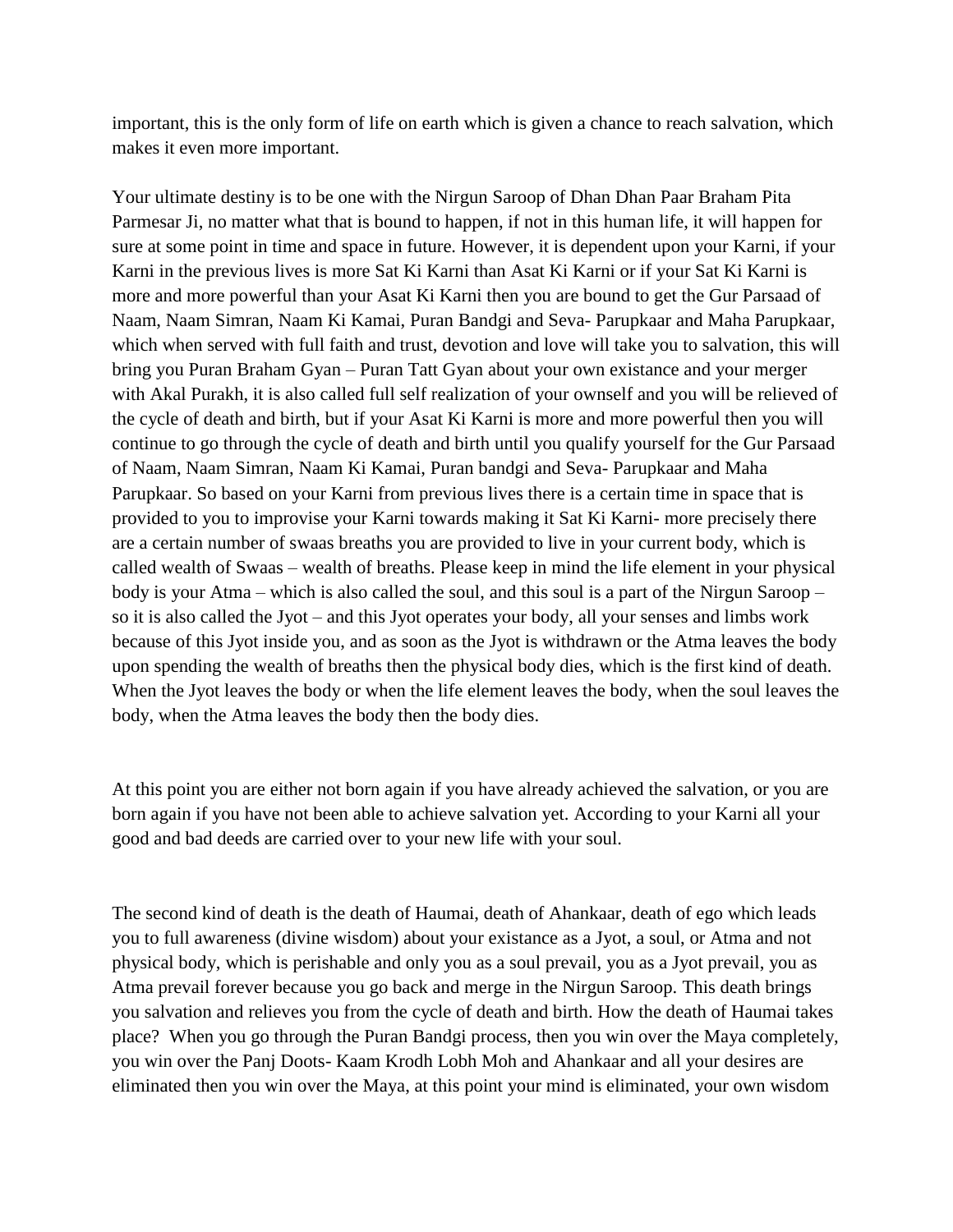is eliminated and is replaced by the divine wisdom, Puran Braham Gyan, Puran Tatt Gyan, and your Hirda gets filled with all the divine qualities, your Hirda gets filled with Puran Jyot Parkash and all your senses and actions come under the direct control and direction of this Param Jyot – this is also called the salvation stage or complete self realization stage. As a part of this process you see and physically sense that everything that happens inside you and around you is done by divine super powers and there is nothing that your physical body does, there is just one super divine power that is behind everything and that super divine power is running the entire universe. When this happens then that is called death of Haumai, death of Ahankaar, death of ego and by doing so you achieve the salvation.

# QUESTION 2: WHY ARE WE SO SCARED OF IT AND HOW DOES THIS PROCESS TAKE PLACE?

As already explained the physical death comes when your wealth of Swaas- wealth of breaths provided to you based on your Karni from previous lives is completely spent, at this point the soul is withdrawn from the physical body or the Jyot is withdrawn from the physical body, or the Atma leaves the physical body, and since it is you – soul or Jyot or Atma who was running this body and when you leave the physical body then there is no life left in the physical body and therefore it dies and goes back to the elements that it was complised of (water, fire, air, earth and sky – five non compatible elements being held together by your soul or Jyot or Atma – super divine power).

The scareness comes due to attachment, the misunderstanding of understanding your ownnself as physical body and not the Jyot, soul or Atma. The scareness comes from the fear of losing everything in all physical senses, the fear of losing all your relations, all your physical possessions, all the worldly attachments. So this fear of losing is called attachment and is the reason for scarenes. When we go through the Puran Bandgi process then we become fearless, we become free of the attachment and that is why the death of a Puran Purakh is painless because he has a full understanding of this attachment and his detachment from all these worldly things makes his departure painfree and pleasurable. As a mater of fact when we go through the Puran Bandgi process and when our Sat Sarovars are illuminated with Naam then we do get the divine powers to leave this physical body and we do get out of body experiences, which is same as experiencing death, and these kinds of experiences are very pleasurable.

## QUESTION 3 : HOW DOES IT COME AND WHAT STEPS OCCUR WHEN DEATH TAKES PLACE? IS IT A PAINFUL PROCESS.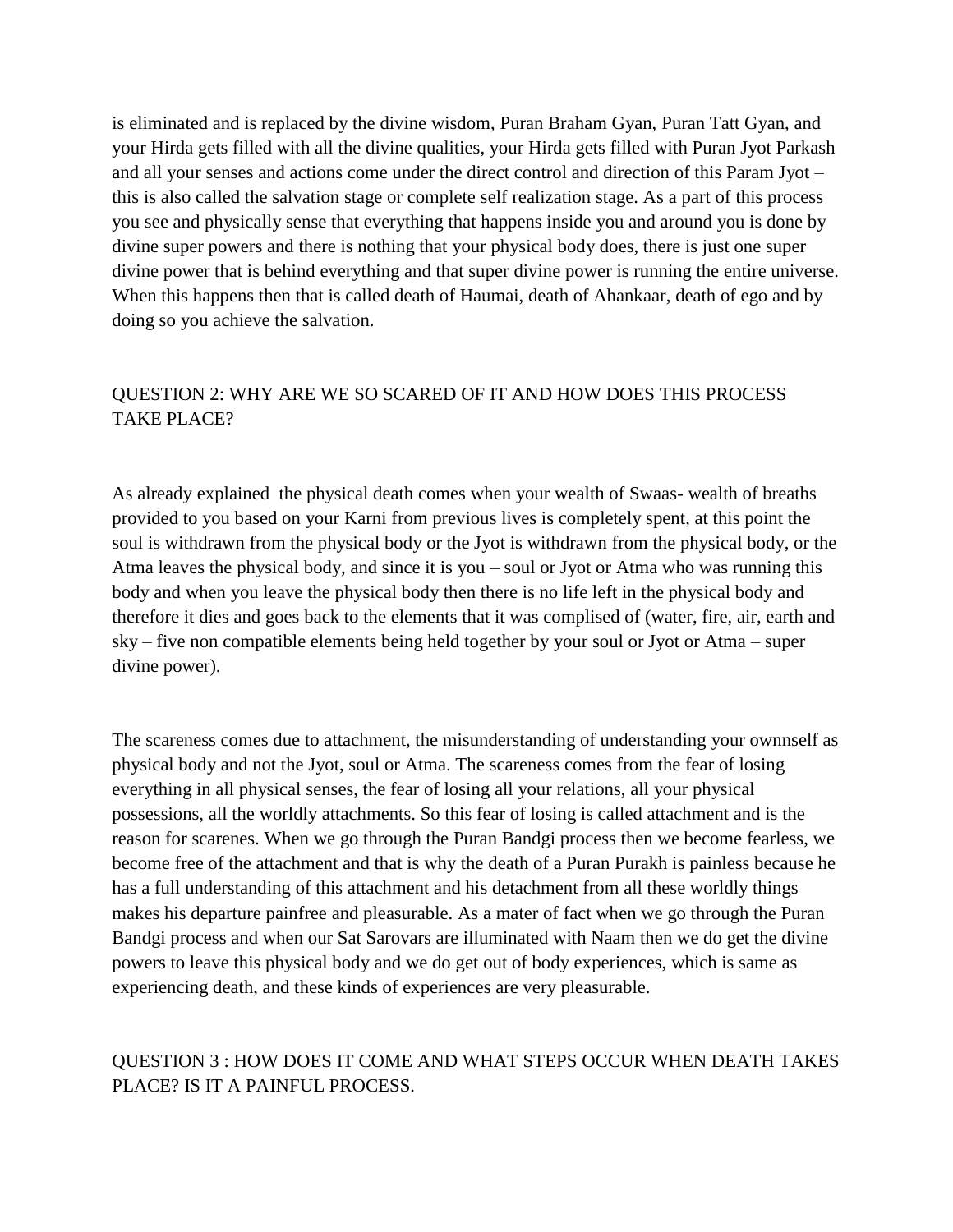How both kinds of deaths come has already been explained. You can experience it yourself if you dedicate yourself to the Puran Bandgi process, when you will go in to Samadhee then you may have out of body experiences as we explained and you yourself can experience death before your physical death occurs. As far as the pains are concerned, yes it is very painful for a common person, because a common person won't like to die any way due to the fear of losing, due to attachment and so on, so obviously it will be very painful for him to leave the body and let the body die. So it is very, very painful in all physical senses when the death occurs. There is only one way to get relieved of this pain and make it a pleasurable experience and that is to achieve salvation.

DASSAN DASS

# <span id="page-6-0"></span>**2. Does God make people suffer?**

## **Question:**

I was watching the news the other day and noticed the stories all revolved around DEATH.

First there was the AIDS crisis in Africa, where 13 Million people have been infected and nearly 3 million people die every year. In Swaziland the average age is now 37 , and there are millions of orphans

and kids who are born to die (born with the virus).

A simple question people ask is IF GOD IS SO CARING WHY DOES HE MAKE THEM SUFFER LIKE THAT?

Look forward to your answer.

Dust of your feet

## **Answer:**

Veer ji,

this is very simple. God does not make anyone suffer. All our pains are due to our own actions. As you sow so shall you reap.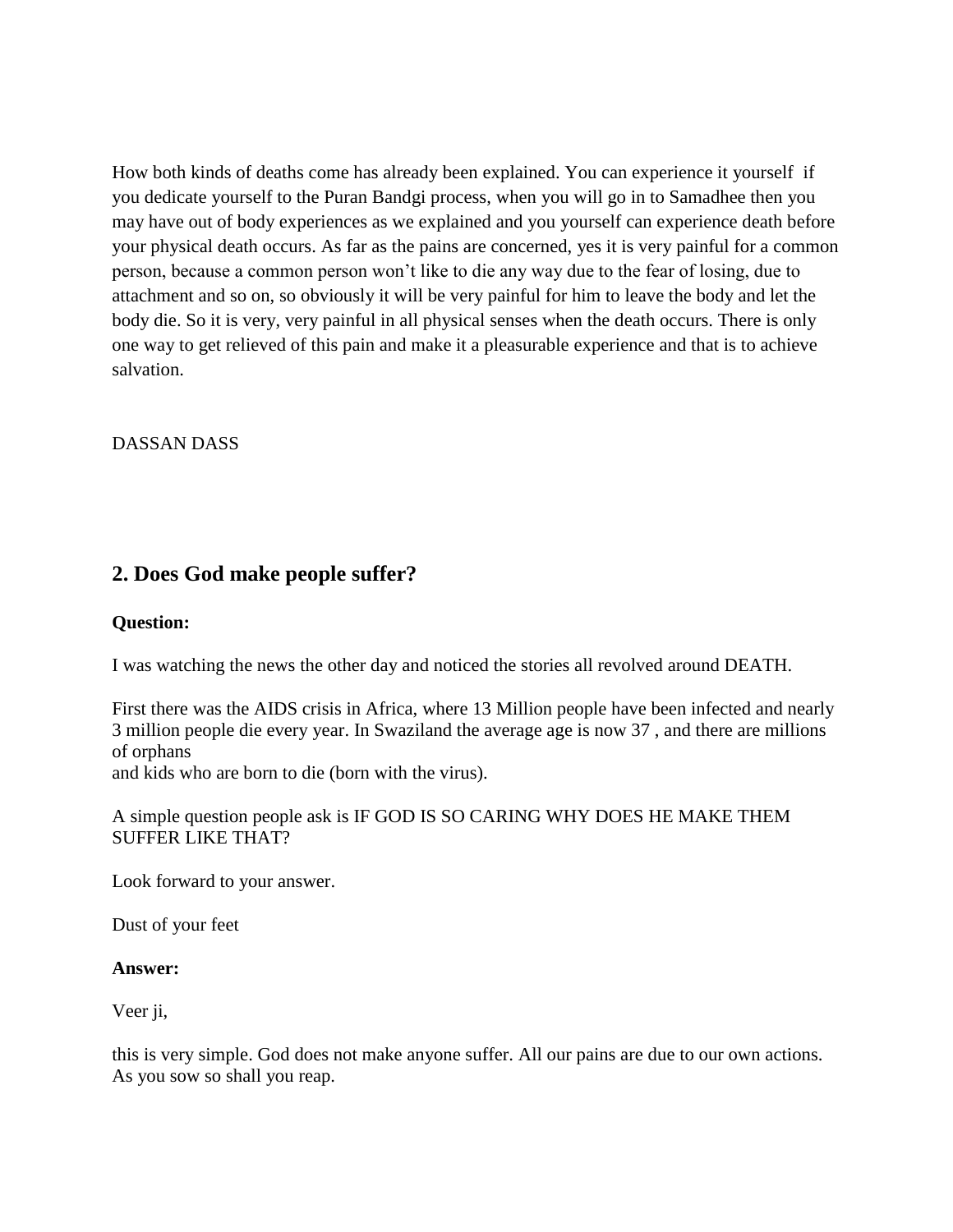If a soul sows bad actions in the past then the law of karma is returning to them those kind of sicknesses.

That's why SGGS tells us that a king can become a pauper, why a healthy person can become diseased.

Today we are watching those people suffering to cleanse their past deeds. All pain is a wake up call for the individual to ask "Why am I in pain." Then the journey of their soul should begin. That is what happened to Baba Ji. He did bhagati and wanted to know why God had made him suffer so much in his early life (lost his father, had two near fatal car accidents, suffered depression, was a drunk and a gambler). Then he read "Dukh Daru" that the pain was the remedy because pleasure had become a sickness – it had caused him to forget God. And when Baba ji's bhagti was complete God showed him that God does not cause anyone to suffer. All of their suffering is due to their own bad actions which what they have to reap according to the game of karma.

Let me say for example that if someone slanders others, then their soul will come back to suffer as they made others suffer. We can't stop that. It is Akal Purakh's wish, His Hukam.

Today we have naam we have to serve naam.

Actually suffering like sickness and poverity is actually Akal Purakh telling us that we have to have do good deeds in this life – the greatest of which is Naam simran. Otherwise we will continue in the same cycle of pains,sicknesses and poverty.

A humble servant

Dass

# <span id="page-7-0"></span>**3. My Friend Is Sick, What Can I Do?**

*The following is in response to a question that was asked by a Sangat concerning her friend's sickness and how can she recover from the sickness:*

## *Answer from Dassan Das :*

As far as your friend is concerned, your doing any kind of prayers (Paath) for her will hardly benefit her, the only way she can recover from this sickness is to do Naam Simran:

> T*he Naam is the panacea, the remedy to cure all ills.* SGGS 274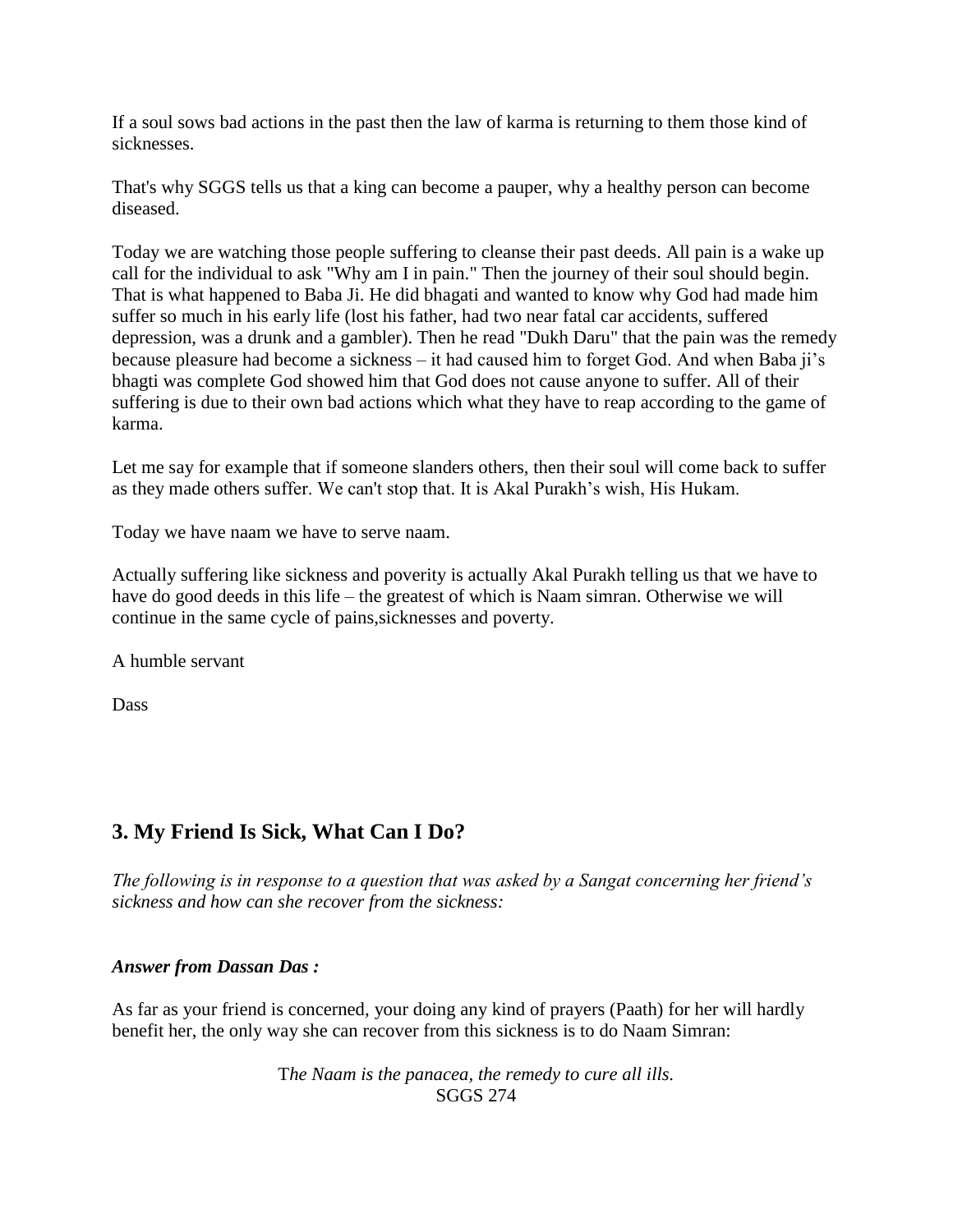So go to your friend, and ask her to concentrate on reciting "Ik Oankaar Satnaam" inside her mind on a continuous basis, have complete and full faith in this Naam and trust in it and she will start recovering from her sickness.

We will pray for her recovery from the sickness.

This Naam is the most powerful eternal entity in the entire universe, it represents Almighty Himself, when she will start reciting Naam – Ik Oankaar Satnaam inside her mind, the Naam will start to penetrate inside her mind and soul and her body and will uproot her sickness.

By doing so she will not only cure from her sickness, but eventually she will be cured of all the mental sicknesses as well and become a Sant, and this is our prayer to the Almighty. The utmost trust, belief and commitment to the Naam and Simran is the key to her success to fight the sickness she is in, the better the trust the higher the trust the purer the trust the faster will be her recovery. Sicknesses such as cancer, leprosy, diabetes and hepatitis have been cured by doing so in the real life situations.

Dassan Dass (Slave Of God's Slaves)

# <span id="page-8-0"></span>**4. Does Your Ego Cause Your Suffering?**

## **Question:**

If I have haumai (ego), is it possible that I get a physical injury or illness directly because of it? Like God punishing me?

#### **Answer :**

Dukh - Sorrow: Means the sorrows we face on a daily basis in our lives, the situations which put us in trouble, physically or mentally and make our daily lives uncomfortable are given the name of sorrow – Dukh.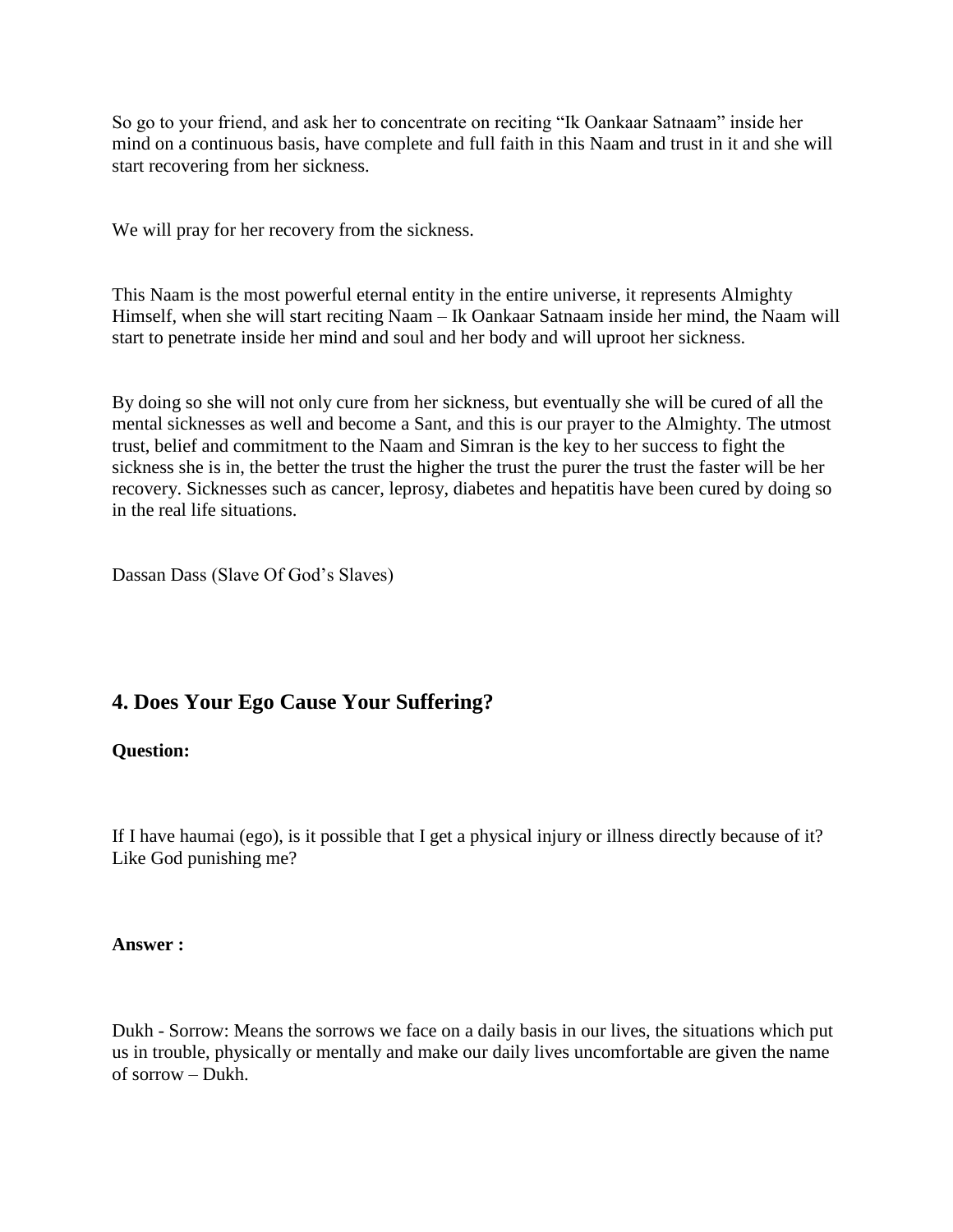The physical and bodily sorrows are not as painful as the mental sorrows as we move along on the path to the discovery of the truth, the physical ailments, family issues, financial issues are some of the physical forms of the sorrows which we all face on a regular basis, again this is all a part of our Karam Kand (repaying what we have sown).

The reason behind all the sorrows and mental sicknesses is based on our Karni in the past period of this life and all the previous lives. The physical bodily sorrows include all the bodily injuries and sicknesses as well, however, the mental sicknesses are – Kaam, Krodh, Lobh, Moh and Ahankaar, Asa, Trishna and Mansha.

Let us talk a little more about physical ailments, financial issues and family issues, which upset us inside out and are a major cause for frustration from the life. Gurbani calls such a sorrow a blessing – Dukh Daroo Sukh Rog Bhayea – which means that infect the worldly comforts (a part of Maya) are a form of serious sickness because these comforts are responsible for keeping us away from the Almighty because under the influence of these comforts we forget to remember the God who has given all these comforts to us, at the same time the sorrow – Dukh brings us closer to the Almighty, it becomes a prescription for our soul and mind, because whenever we are in pain and sorrow we remember Him, His Gurparsadi Naam – Satnaam Simran brings us so closer to Him that we merge and become one with Him, never to separate again and achieve the ultimate and eternal comfort and happiness - Sat Chit Anand forever.

Gurbani also says Dukh Bhanjan Tera Naam Jee and Sarabh Rog Kaa Aukhud Naam, which means that the prescription for Dukh is the Naam, it relieves us of all the sorrows and gives us highest level of happiness and comfort, it makes us so stable that we can tolerate any level of pain, Naam is so powerful that it removes the difference between sorrow and happiness, our soul and mind becomes so stable that nothing can distract it, that is what the Guru Sahibaans did when they sat on Tatti Tavi and gave their life for serving the Hukam of Akal Purakh, by doing so they have demonstrated to us time and again the power of Naam, Naam cures us from all the ailments, physical or mental.

At such a spiritual level there remains no difference between physical sorrow or physical happiness, and there always remain highest level of comfort and enjoyment inside our Hirda. Haume – Ego – Ahankaar: The very existence of a human mind and body and its recycling – the cycle of life and death is due to the haume. The very basis of our Karam Kand , which never ends is the haume. This is one of the five wises which resides in the head – brain of a person and has the highest level of difficulty from the perspective of conquering over it. That is why it has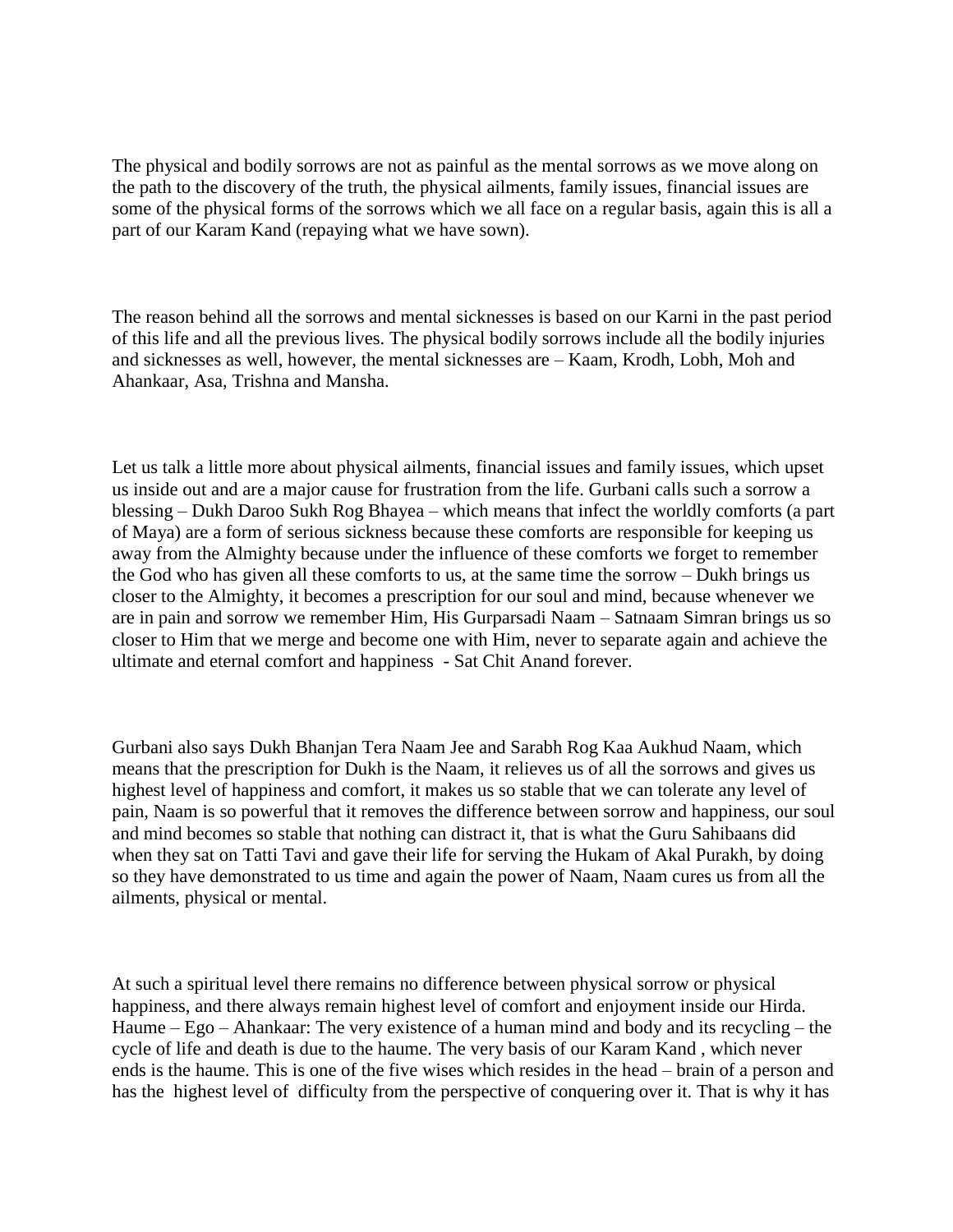been called as a deep mental sickness – Haume Deeragh Rog Hai – again the prescription here is Gurparsadi Naam only, nothing else can bring it down under your feet, only Gurparsadi Naam can conquer over it.

The Krodh and Ahankaar are complementary to each other, they give birth to each other, whereas Krodh resides in the stomach area of our body, the anger comes in when the ego gets hurt, these two are the worst enemies of our soul and mind, and draw a boundary between our soul and Almighty, a silver screen which appears to be correct and true but in the real sense it is the biggest illusion, the very existence of our own wisdom and mind is due to ego, and if we kill our own wisdom and mind then there remains no boundary between our soul and Almighty, our soul merges with Almighty.

The opposite of Haume is the humbleness – Nimrata, which is a prescription for killing the Ahankaar – Haume – Ego, there is only one doer and giver – Paar Braham, everything exists under His Hukam – Hukme Ander Sabh Ko Bahar Hukam Naa Koi, Nanak Hukmey Jeh Bhujey Taa Haume Kahe Naa Koi – all of us recite this on a daily basis yet don't believe in it and therefore, don't exercise it in our daily life, it is so simple to understand, yet very difficult to absorb, and practice it. If we learn this one line of Gurbani and bring it in our daily life we can achieve our spiritual goal – it is so simple – Hukam Bhooj Param Pad Paaee.

To manage your anger or to bring your anger under control, the best prescription will be to forgive the person who is causing you to become angry – Jahan Khima Tahan Aap (Kabir's Bani), because forgiveness is one of the vital qualities of a Puran Sant, and in whichever Hirda there is forgiveness there is Almighty Himself, extreme kindness is a very vital quality of a Hirda that makes it one with Almighty, so we all have to learn to forgive.

Try it out as soon as you can, it works, the moment you forgive the source of anger the anger will disappear and you will feel lot better, this is the way to conquer over the anger and is very easy to practice. The next prescription to control Ahankaar is the extreme humbleness, a humble heart will never be egoistic, this is another vital quality of a Puran Sant. Now what do we need to do to take this prescription of humbleness, it is very simple, but might be difficult to do, (but if you are determined to do it then nothing can stop you), here are some acts for bringing humbleness in your soul and mind: cleaning utensils at langar, dusting shoes of the Sangat with your hands and apply the dust on your forehead, and if you can do it try to dust the shoes of the Sangat with your beard or hair (mothers, sisters and daughters), do dandaut bandhana in the Gurudwara, always and always consider every body else is higher than you, call yourself lowest of the lowest, loon harami, bishta ka kira, a dog of the Guru, Akal Purakh and Sangat.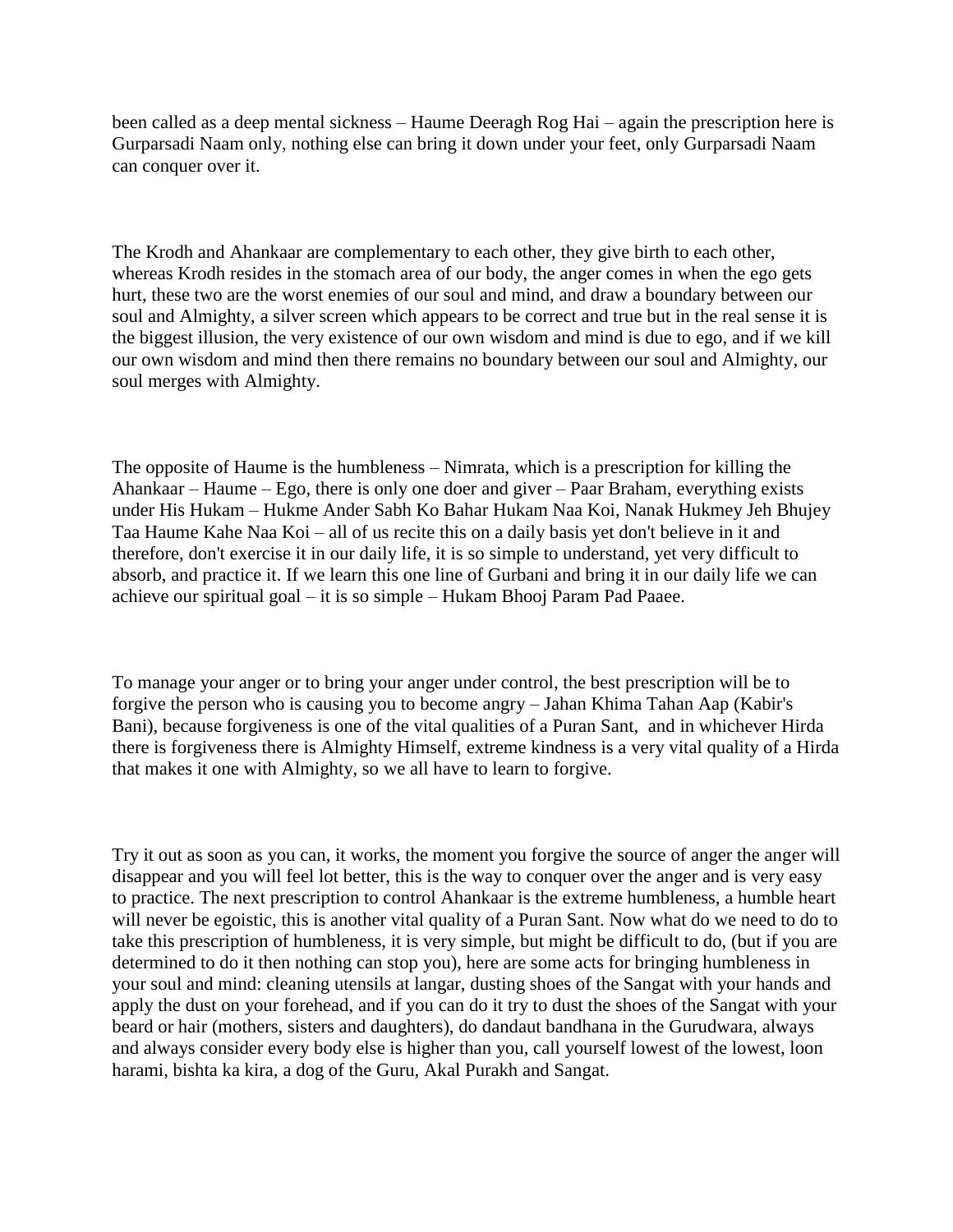The extreme humbleness is the key to the Dargah. Along with these actions in your daily life there is something more you can do and which is a must to do to kill your haume – when you start your Naam Simran, start saying Haume Nahin Tu Hi Tu, Haume Nahin Tu Hi Tu and continue like this for some time when it gets switched to Satnaam Simran, then the next step is to say – Band Band Kat Agni Meh Saari - imagine a burning pyre and then cut each part of your body in your imagination and throw it in the fire yourself and see it burning, and keep on reciting Band Band Kat Agni Meh Saari, you can also imagine sitting in a burning pyre and reciting these words inside you, and then see you burning and converting into ashes, and until you burn yourself completely in fire like this you will not be able to kill your haume. When you do this practice in Smadhi then you are actually burning your haume and cleanup your Suksham Dehi. Some of you will find it difficult to do or unsuccessful in the beginning but don't leave it, just be insistent and eventually you will be successful, it might take you a long time to be successful though. And incase you see a burning pyre or fire in Smadhi then just go inside and sit in it, don't be afraid, similarly if you see a sarovar just go inside it and take a dip in it, this is all divine amrit and will clean you up from all kinds of mental sicknesses.

There is a lot that can be written on these two topics but we will request this much seva at this time. Thanks to every one and with lots of blessings under the Chattar of Sant Baba Ji – which comprises of 21 suns. Dhan Dhan Sant Baba Ji with whose Gurkirpa we have been able to serve the Sangat, Dhan Dhan Paar Braham Parmesar who made us all meet this Puran Braham Gyani – Nirankaar Roop Param Jyot Puran Parkash Darshan and Dhan Dhan Gurparsadi Satnaam Anmolak Rattan Hira, which Sant Baba Ji has brought once again on this earth from Dargah, and Dhan Dhan Gyan Saroop of Akal Purakh – Gurbani – Divine knowledge – Puran Braham Gyan, Dhan Dhan Das Patshahian and all the Sants and Bhagats, Puran Braham Gyanis and Dhan Dhan Pind Parivaar, Satnaam Parivaar Gurparsadi Sangat and Dhan Dhan Satgur Paar Braham Sarnai.

Dassan Dass (Slave Of God's Slaves)

# <span id="page-11-0"></span>**5. Solution To Sorrows And Problems**

## "PRABH KEY SIMRAN KARAJ PUREY"

## DOING DIMRAN ALL YOUR TASKS ARE COMPLETED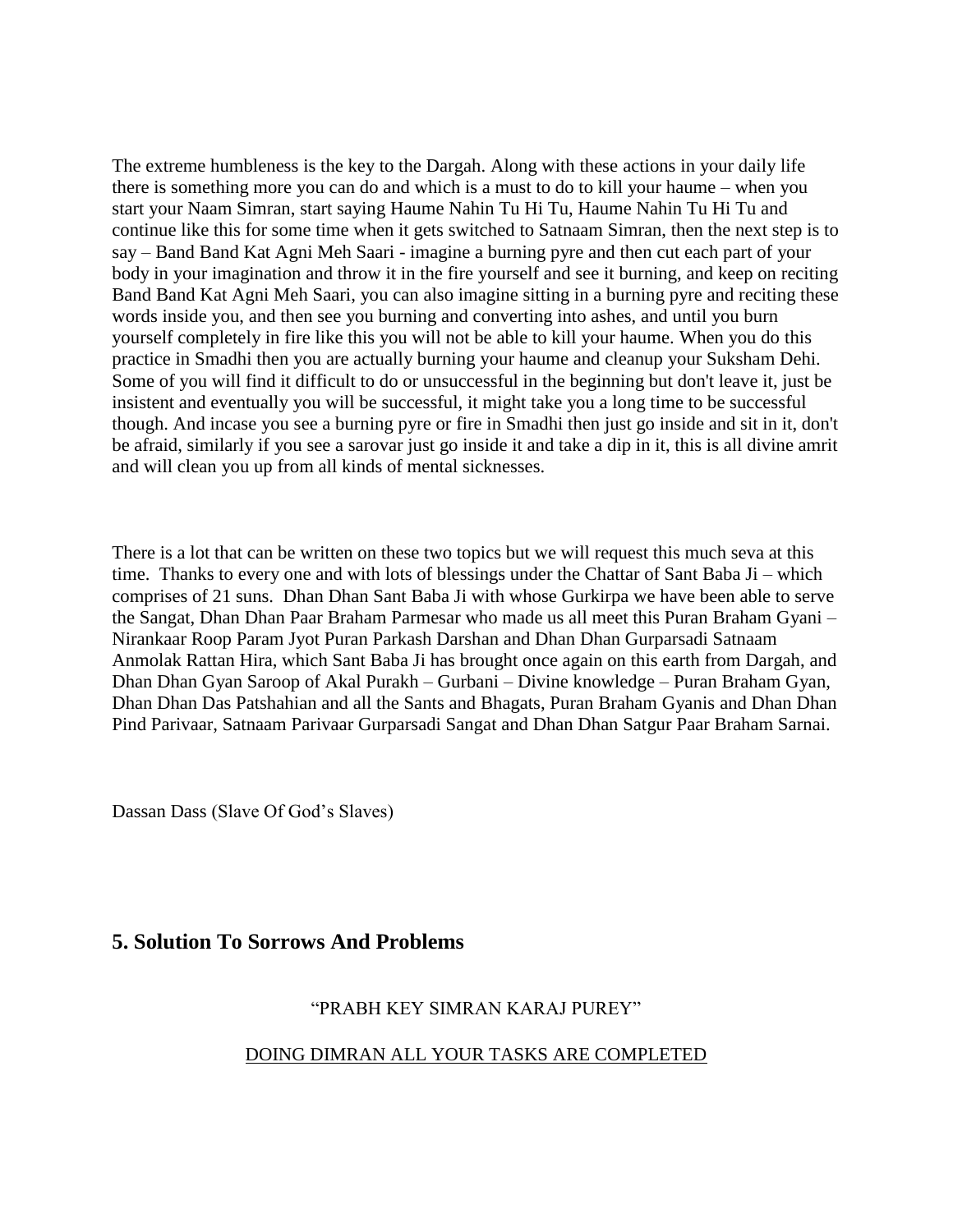It is human nature to restore to the prayers only when in deep trouble or deep sorrow due to various reasons such as health problems, family and relationship issues, financial difficulties and so on. Normally praying is chosen as the last resort to solve such difficulties of our life, when we get into deep trouble due to such reasons then only we restore to remembrance of Almighty, which shows the height of selfishness on our part, meaning whenever we get in to trouble we ask for God's help, otherwise ignore Him partially or completely*.* 

> *Suffering is the medicine, and pleasure the disease, because where there is pleasure, there is no desire for God.*

> > SGGS 469

This comes true to all us, the sorrow becomes the source of inspiration to seek help from God, but remember if we remember God in good times then these sorrows will never come.

Guru Nanak Pashah has presented the absolute Eternal Truth in this Shabad:

*O Nanak, the whole world is suffering.*

SGGS 954

Guru Nanak Patshah made this observation that every where he looks and whosoever he meets is suffering from some kind of pain, nobody is free of all and any kind of sorrow or pain, everybody is struggling to fight this pain. Guru Nanak Patshah Ji has even gone a little more farther when He said that whosoever he looks at he sees a ghost, this world is full of ghosts, all the living people are some kind of ghosts, means all the people he looks at are carrying ghost souls in this Kalyug – in this age of darkness:

*In this Dark Age of Kali Yuga, O Nanak, the demons have taken birth. The son is a demon, and the daughter is a demon; the wife is the chief of the demons. ||1||*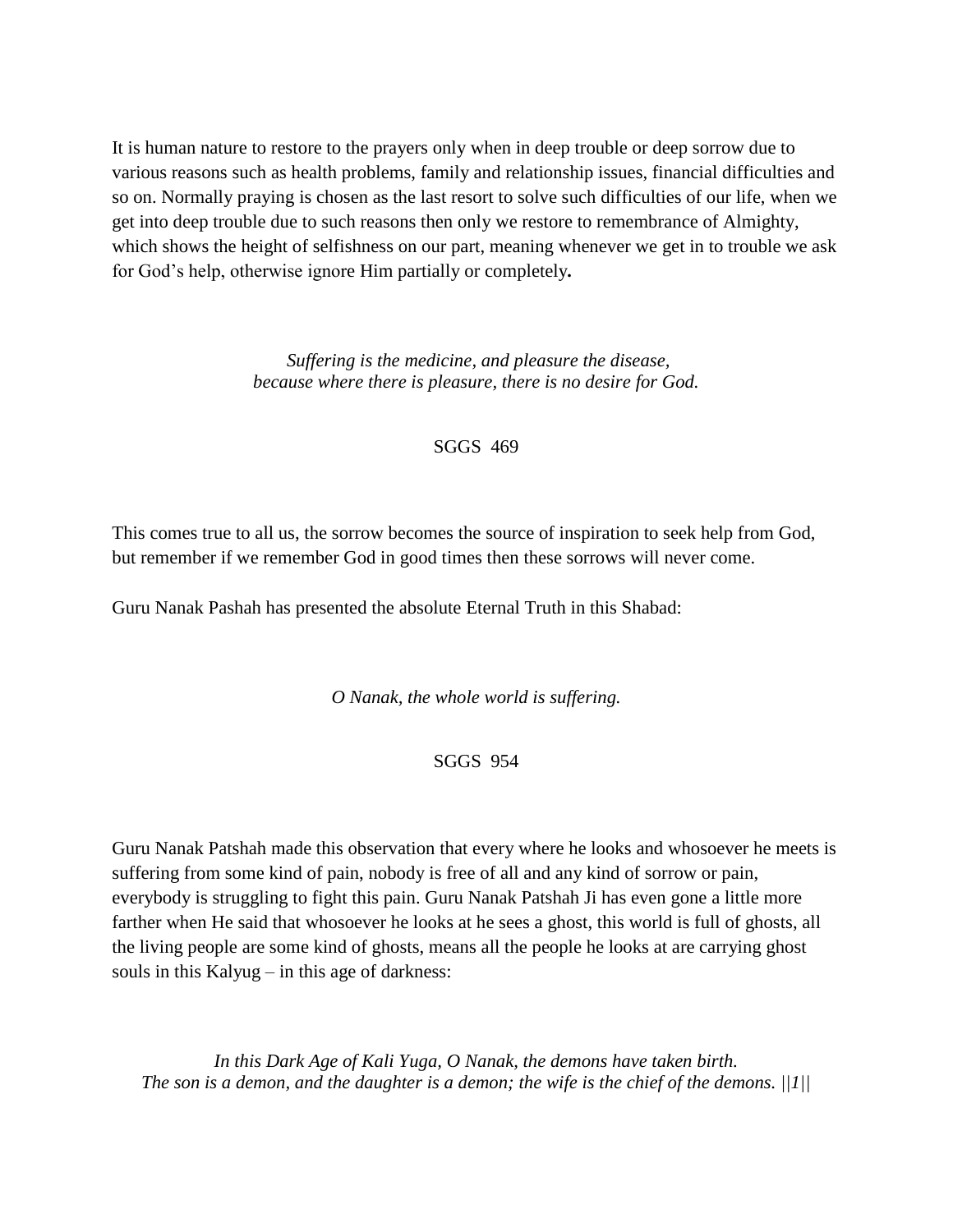#### SGGS 556

All the members of the family are ghosts in this age of darkness, this means that most people in this dark age are spiritually drained souls, their deeds from the previous lives are such that they are no less then a ghost in the real sense.

One day very recently we had a very interesting vision while sitting in Smadhee, which relates to the explanation of a similar situation as follows: we were sitting in a big congregation with a lot of Sangat, and when we closed our eyes and went in to a Smadhi Assan and at this point we looked around and what we saw was horrible, except a few of them most of the people had distorted figures and faces, they looked like ghosts sitting all around us, there was a very beautiful little girl sitting right in front of us, which looked like a ghost in the Smadhi Assan, when we tried to correct her distorted face, she started to cry, but then she became all right because her ghost soul was transformed. We saw another little girl with a distorted face was sitting around us and we put our hand on her forehead and head and told her to Jap Satnaam, when she started to recite Satnaam, she started to vanish and she physically vanished and then she came back with a nice looking face and reciting Satnaam, looking around like this we realized that how many of the people are good souls and a large number of them were ghost souls.

The very basic situation our souls are in right now is due to our deeds from the previous lives, and our daily life is governed by the destiny based on these deeds from previous lives, all the worldly sorrows and gains, physical sicknesses as well as mental sicknesses, family issues and relationship issues are a result of our deeds from previous lives, and this process is a continuous process and it never ends, it is a game of what we sow so shall we reap, if we sow good now we will reap good in future, and if we sow bad now then we will have to reap bad in the future.

A lot of us are facing such difficulties as: family and relationship problems, health problems, financial difficulties, business problems, and so on, and ask how can we do Naam Simran when we are drenched so much in these problems, obviously they can't concentrate on Naam Simran due to these problems beyond their control, so what should they do: first of all they need to understand that they are very fortunate to have a Gur Parsaadi Naam, which is the biggest Eternal Gift they have, then they need to have full and complete belief, commitment, faith and trust in the this Naam and the Sant who has given it to them, and then follow the way they have been told to do Naam Simran. Mind it, it will never happen that all your problems will be solved first and then you will be able to do Naam Simran, it doesn't work that way, when you try to concentrate on Naam Simran at Amrit Vela (Amrit Vela starts at 12:30 midnight and goes upto 6:00am) and be persistent and do it on a daily basis, don't miss a day, then only the Amrit will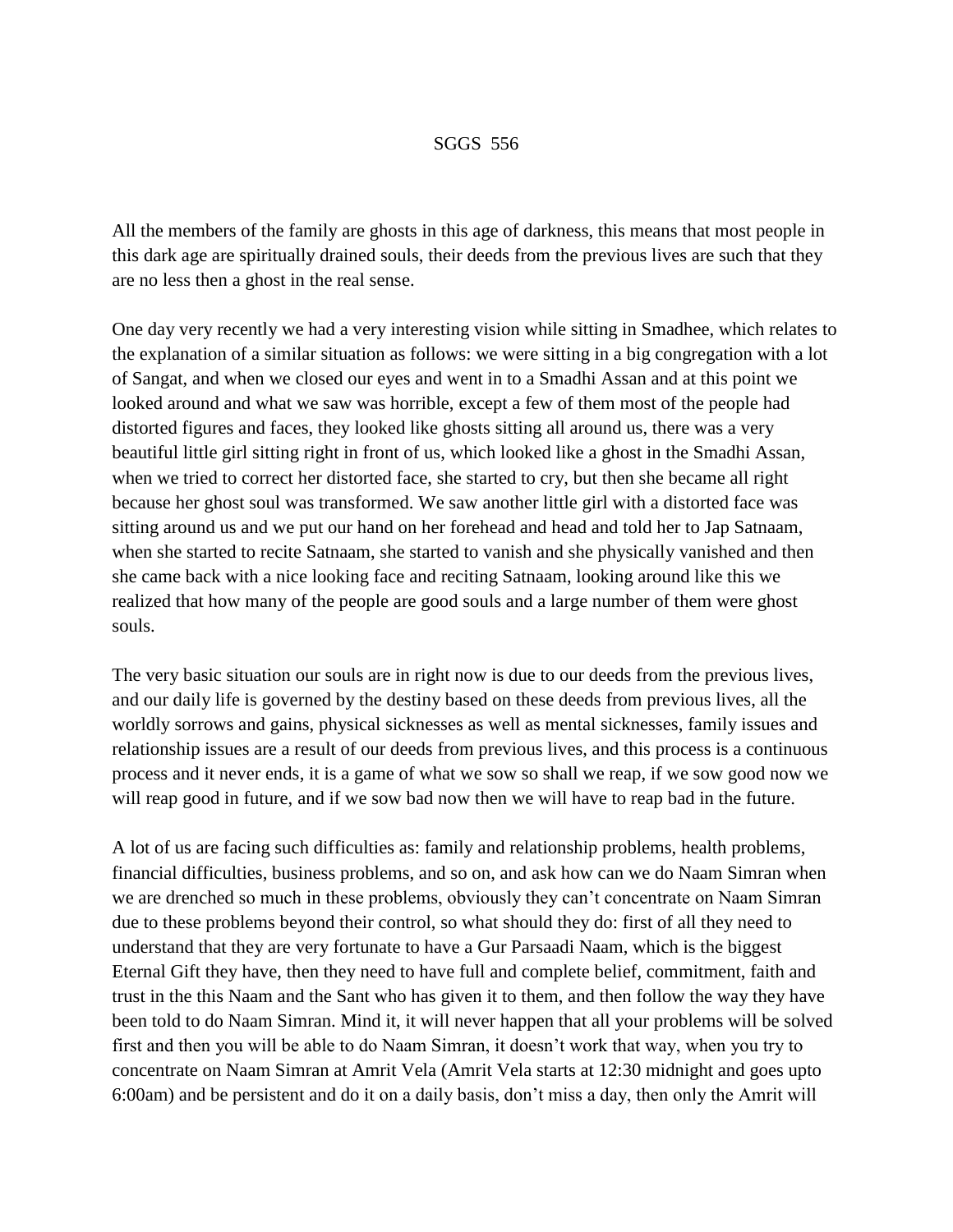start coming inside you and you will start feeling the difference and inside peace and the energy to fight with problems and issues, Sukhmani will then start to become true on you: Prabh Key Simran Karaj Purey: then only your problems will start to disappear one by one and you will start doing better and better in your daily life, the eternal happiness and eternal peace of mind will start to come inside you, the cosmic energy and the divine energy will start to flow inside you, the divinity and spirituality will start to come inside you. The Naam Simran is the highest service to the Almighty: Prabh Kaa Simran Sabh Tey Oooncha, and by doing so everything written in the First Ashtpadi of Sukhmani Sahib will start to happen in your daily life. The key is the commitment, belief, faith and trust in Gur Guru and Gurbani, your gains will be directly proportional to these qualities of yours.

The prescription for reforming our ghostly souls, which are being currently governed by Panj Doots and desires is only and only Gur Parsaadi Naam and then Naam Simran, Seva and Parupkaar, and nothing else, in this age of darkness only Gur Parsaad and Naam Simran can save us and enlighten us from inside. When we commit ourselves to Naam Simran our problems will start to disappear and better and better things will start to happen in our life.

Dassan Das (Slave Of God's Slaves)

# <span id="page-14-0"></span>**6. God And The Tsunami**

10 Jan 05

There are three parts to this email, first is a general email. Second is questions and answers to an enlightened soul. And third is an email from a Sikh who lives in one the villages and is doing their best to help.

I was in a petrol station waiting to pay. The old lady infront was talking to the Sri Lankan serving her. He said he knew people who had died, but he smiled and said "Its Gods Will." The English lady replied, "Well I dont know what God is playing at."

That is the question everyone wants an answer to : "WHY?"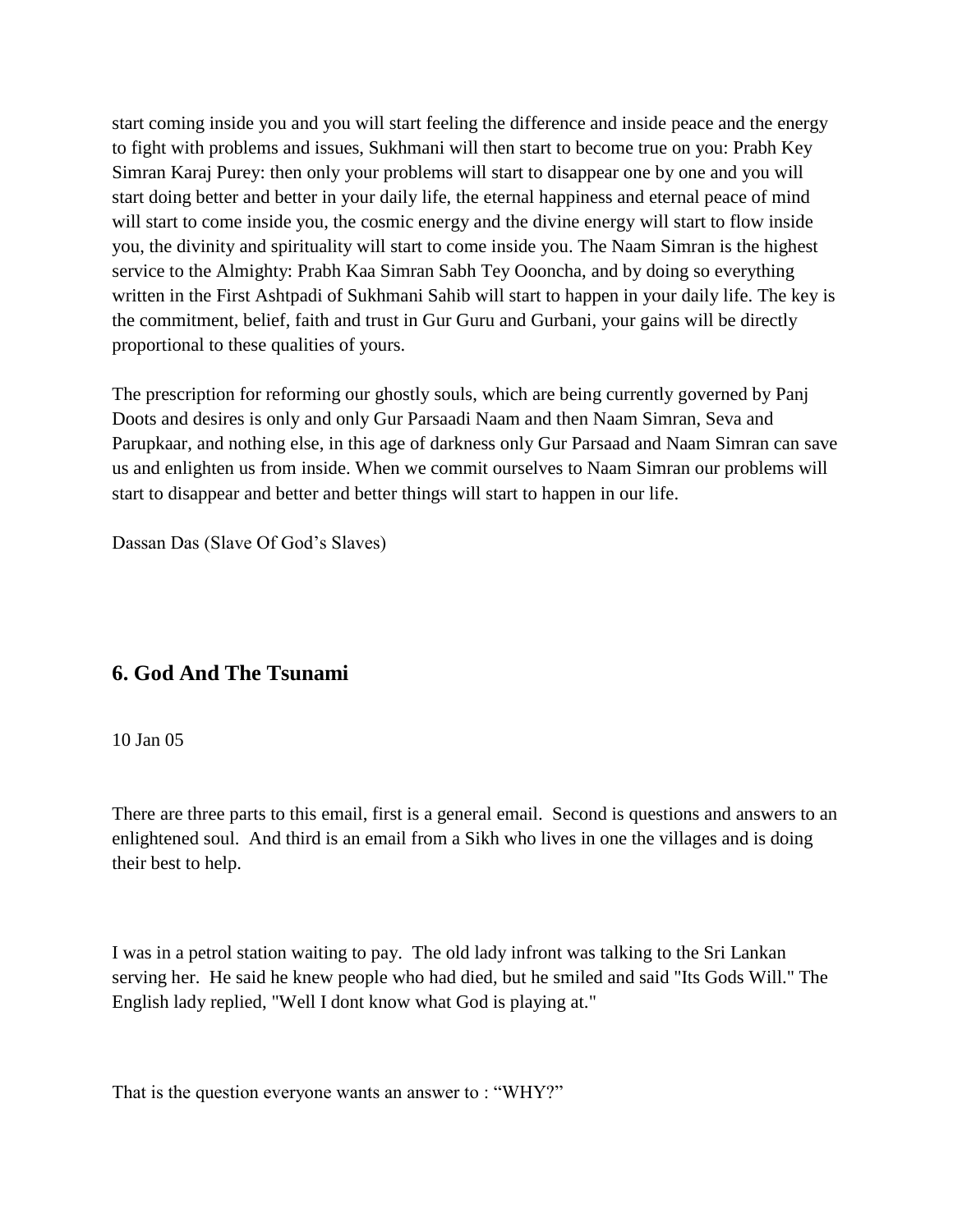If God is loving and caring and we are His children then WHY do this to us?

The TV journalists dont ask that question. They present the facts, they even give the sciencitfic explanation. But science can only tell you HOW it happened - two of the Earths plates collided sending huge waves out in all directions.

By sciencists being able to explain it, it gives everyone a sense of relief. It makes everyone feel that MAN is in control again of what is happening around us.

But people shouldn't be satisfied with just the science, they have to ask the WHY question.

Great Guru Nanak Dev Ji has given the answer in two simple words, why does God do this? Because "DUKH DARU". Meaning PAIN IS THE CURE.

The Cure for what? Guru Ji continues, "SUKH ROG BHAAIYA" …PLEASURE HAD BECOME THE DISEASE.

Why is the pleasure of chasing your desires a disease? Guru ji gives the final answer. Because, "JA SUKH TAM NA HOEE". …WHILE THERE IS PLEASURE, YOU O LORD ARE NOT REMEMBERED.

Whenever you or me or any other individual suffers pain, sorrow and suffering, the question God wants you to ask yourself is "Why am I in pain?"

Thus begins the journey of the soul.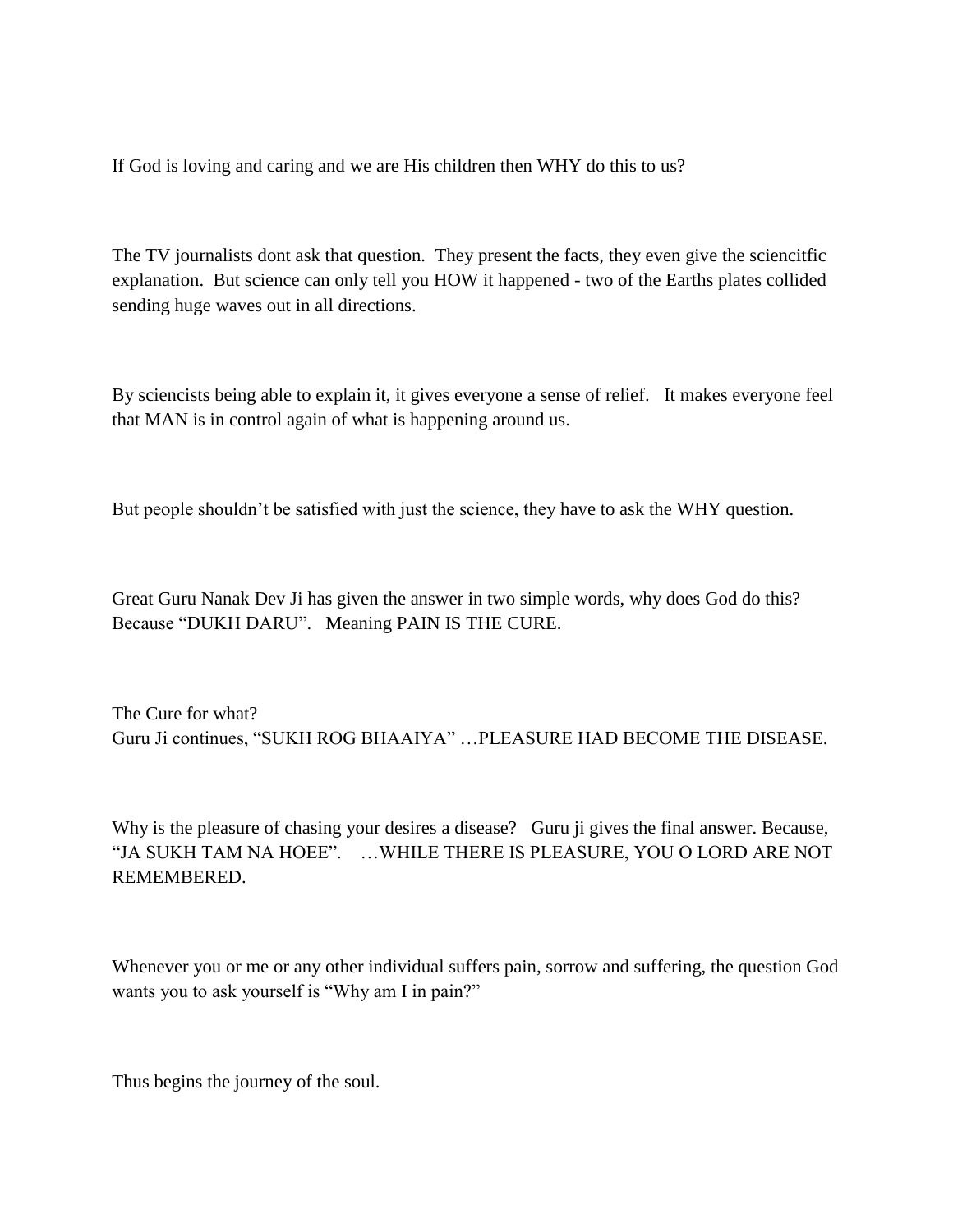If you don't ask that question and keep hiding behind science, you have not learnt what pain is teaching you. A child is causing havoc in the kitchen, the mother is cooking the curry, the child is about to grab the handle, the mother slaps his hand. The child cries and throws a tantrum. We as older and wiser adults can see the bigger picture. The child cant and gets upset with his mum. As my two year old would say, "Mum naughty."

Guru Gobind Singh ji salutes God as "NAMO LOK MATA" … I bow to the Mother of the World.

What would Guru Gobind Singh ji have said about this disaster? What did he say when his own four sons, mother and father lost their lives? Was he devastated? Was he bitter at what God did to him? No. All Guru Gobind Singh ji said, and what all the Gurus and Bhagats and saints say is ,

## "MA HAU PARAM PURAKH KA DASAA. DEKHAN AAYO JAGAT TAMASHA." I am a servant of the Supreme Being. Here to watch the world drama.

And would any Guru or any Bhagat or any saint, feel sad in such a situation? No, because Gurbani says.

## "NANAK BHAGTAN KA GHAR SADA ANAND." Nanak says : The house (heart) of a Saint is in permanent eternal joy.

The Gurus and Saints don't see anything in the world as a disaster. They see it as God's Will. The Mother who is slapping the child to wake it up out of the illusion it is living in. The Guru's and saints have made God their Guru. And that Guru is ever stable, ever permanent …ABCHAL NAGAR – the place that NEVER gets destroyed.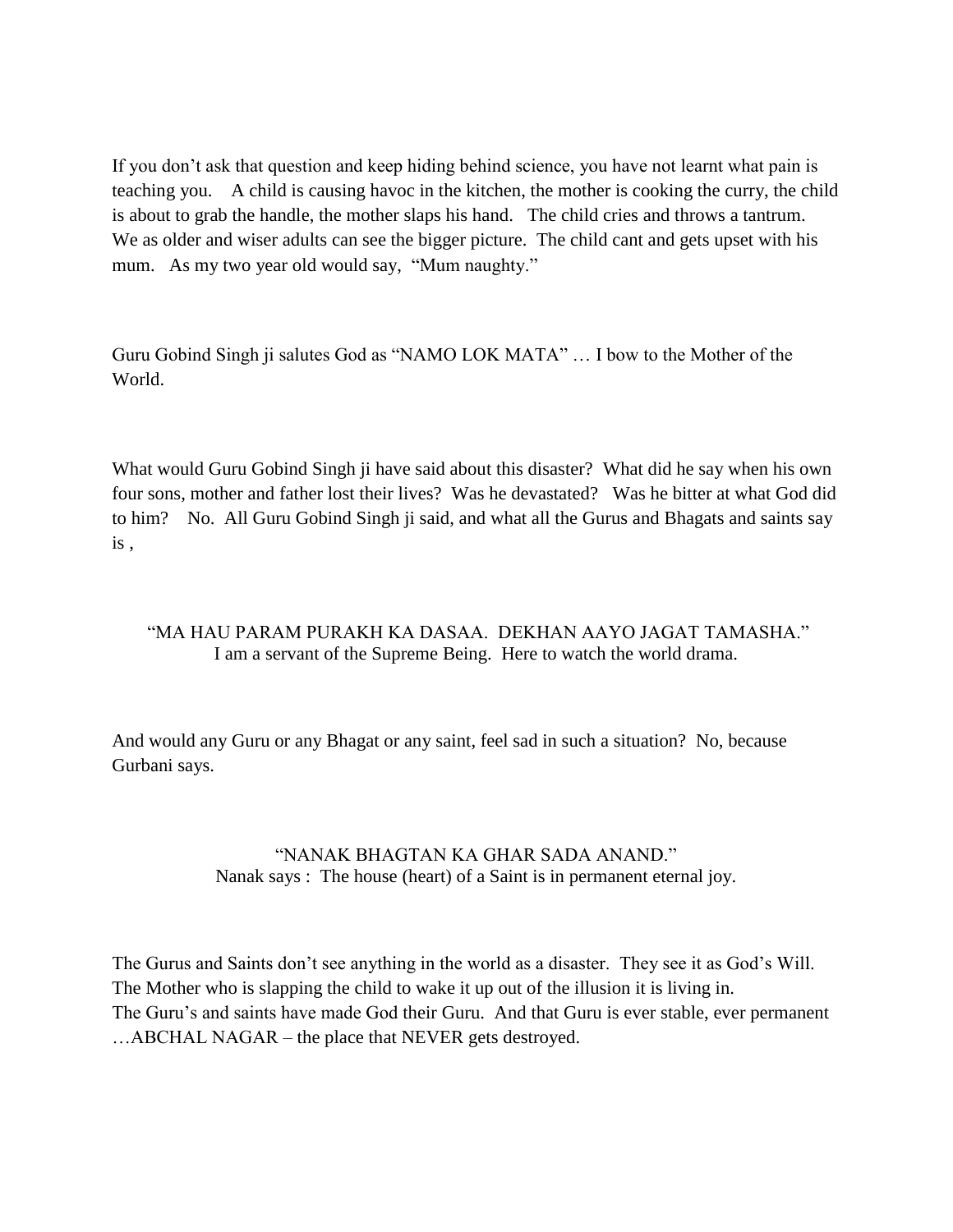Only the ones who made the world and chasing of desires for worldy happiness cry. They made the WORLD into their GURU. But that Guru is false because it is forever changing. The World is under the Divine Law of coming and going, birth and death, joy and sorrow.

All pain is a wakeup call to make God into your Guru, and not the world.

## AAD ANT EKAY AVTARA SOEE GURU SAMJIO HAMARA From beginning to end HE is ONE That is my GURU.

## GURU GOBIND SINGH JI

Only God is Truth. All else is perishable.

So merge your mind into the TRUTH

## JAP MAN SATNAAM SADA SATNAAM My mind repeat SATNAAM , always and forever SATNAAM.

Dust of your feet.

PART 2

When I was watching it unfold on the news I started feeling a bit sad, but quickly stabilised the mind with reciting SatNaam.

So here are some questions and answers from Dassan Das ji so we know how the mind of a saint views disasters in the world.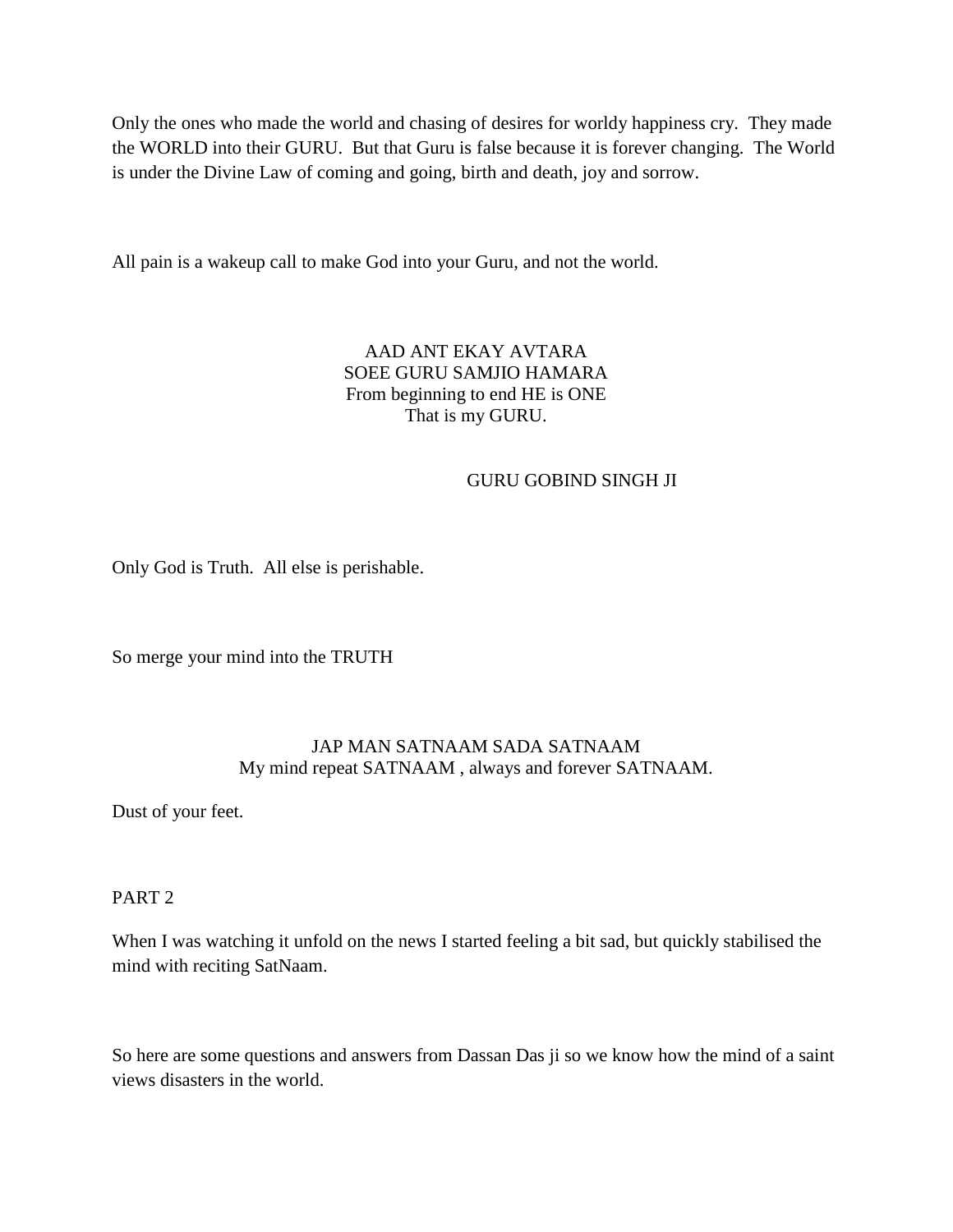Q: When you see a disaster like what has happened in Asia - the tidal wave. What do you feel and think?

A: To be honest with you didn't feel anything, no disturbance at all, it is all Hukam of Akal Purakh, he gets pissed off once in a while too, when there is too much of kood accummulates, to remind people of His existance He does something like this, this also establishes that everything can't be controlled by human mind, His controll is the supreme control, this brings a feeling in the polulation that there is something like God that also exists, the feeling of compassion, love and service for the sufferers in the mind of the rest of the humanity and these are all good things that are born from a disaster like this. His will – Hukam can't be questioned, this is also His kindness that this happened in the ocean, it didn't happen on the land which could have been a lot more disasterous.

Q: Some people will ask why does God do this?

A: It is nor God who is responsible for such things, it is the Karni of the people that makes this their fate like that, whatever you will sow same you will reap. It is not God's karni or God's fault, it is the Karni of the people who are destined to be so because of there Karni from their previous lives, so it should be taken as God's will and be dealt with patience, compassion, love and serve the people who are effected by this disaster.

Q: What did those 100,000 souls do wrong to suffer like that?

A: Only God knows it and only He can answer this question, but this is for sure that it was there destiny and could not be averted or avoided at any cost with any amount of human efforts.

Q: How does karma theory explain what happened to them .... why did the sea kill them?

A: There is nothing to be explained, you are getting too emotional over the Hukam, you have to keep your balance of mind and think of the ways and means to serve these people to diminish their sufferings. Sea didn't kill them, the Janam and maran is in the hands of the God and is the destiny based on your Karams from this and previous lives, it is as simple than that, as we said nobody can challenge the Hukam, and doing so will be not accepting the Hukam, which is the cause for the sufferings.

Q: How do we react to it as spiritual people ..i.e. mind feels sad towards them.. A: Accept the Hukam, stay calm and pray, do Naam Simran and Seva.

Q: How do we help?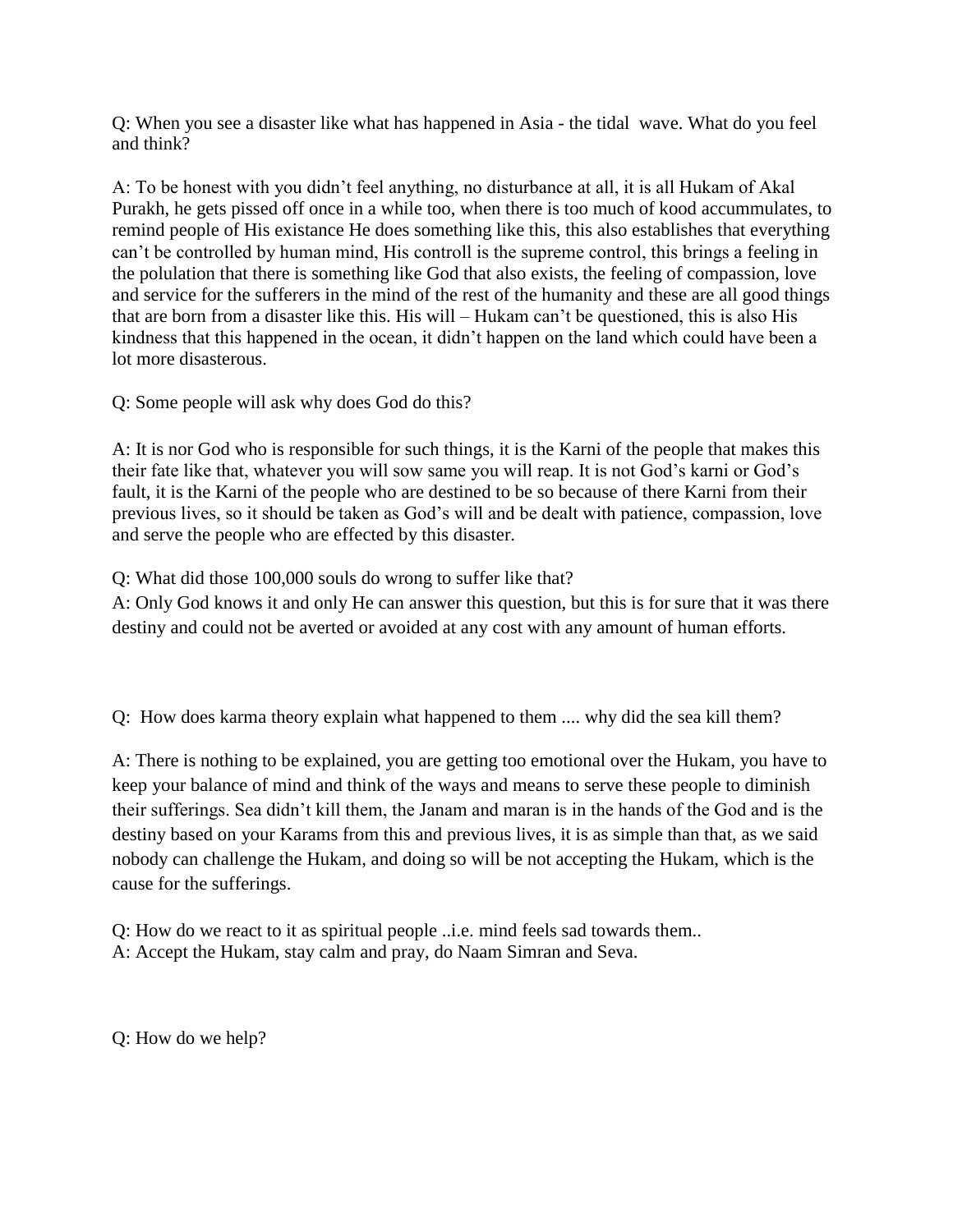A: All you can do is send some monatery help, unless you want to go physically there and participate in relief activities through some agencies. Dassan Das (Slave Of God's Slaves)

Dassan Das (Slave Of God's Slaves)

 $==$ 

FOLLOW UP QUESTION:-

Paaji

I only just got around to reading this and the other fabulous emails you have been sending Unfortunately, from this it would suggest that its ok to commit suicide as your death is fixed by your karam, therefore the means by which your life ends is not important as that time is similary fixed?

Does this allow for suicide bombing for sikhs too? Please mail back with clarification

Thanks

Satinder singh

ANSWER:

## GURU PYARE SATINDER JI GUR FATEH PARVAAN KARNA JI

Your destiny is your destiny, do you know your destiny? The answer will be no in all but one in tens of millions who has reached the Braham Gyan and knows about His destiny, such a soul is called a PURAN BRAHAM GYANI, A PURAN SANT, A SATGUR, and only such a soul has the power and authority to change the destiny of the ones who surrender to Him with Tunn Munn and Dhan – complete surrender and get the Gur Parsaad of Naam, Puran Bandgi and Seva, because only the Gur Parsaad of Naam can change the destiny by eliminating the effect of all your Karams from the past of this life and all previous lives. So there is a destiny that puts you on the performance of true deeds and there is a destiny that puts you on the performance of untrue deeds. Basically you write your own destiny, you are the creator of your own destiny, whatever you perform now wil carve your destiny in future, so in order to get a destiny of true deeds and get closer to the Almighty you need to concentrate on your present – performance of true deeds and restrain from conducting yourself in the untrue form of deeds which will take you in the negative direction – away from the truth, away from the God. So being suicidal is going in the negative direction, and you are fortunate to have this human life where you have been given a chance to go back and be one with your Creator – God, so prayers for the Gur Parsaad of Naam, Puran Bandgi and Seva along with true deeds will turn around your destiny in future for sure. Concentratng on SATO KARAMS at present time will for sure make your destiny in future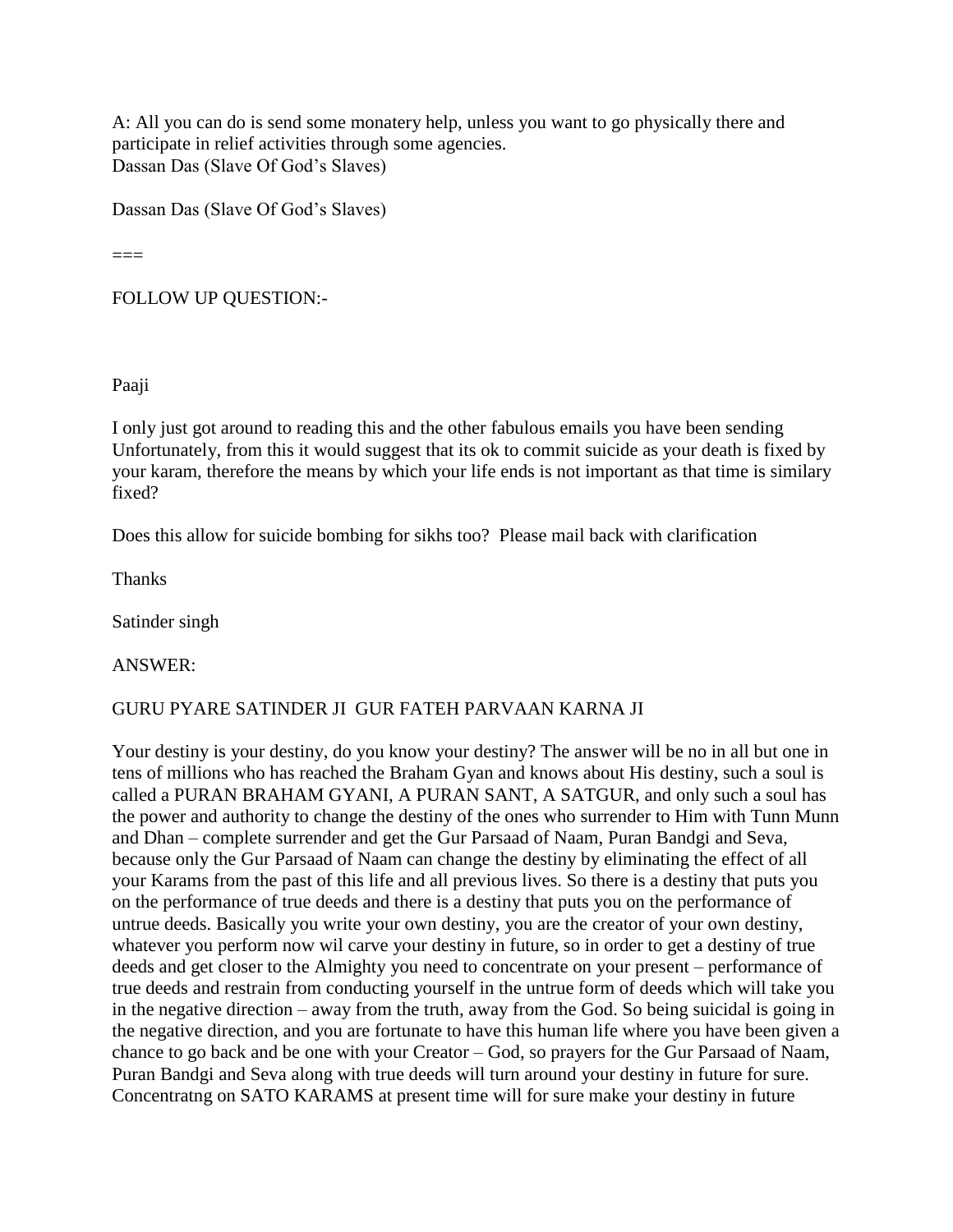brighter. So being suicidal is not a solution to any problem, but concentrating on the SATO KARAMS and getting the Gur Parsaad of Naam, Puran Bandgi and Seva is the solution to all the problems – Sarabh Rog Kaa Aukhud Naam, by moving on this path to eternity and helping others to do the same will resolve all issues, going closer to the God with Naam Simran will resolve all the issues, problems and sicknesses and not by blowing up yourself with bombs. There is so much spirituality hidden in the Gurbani, there is unlimited amount of spirituality that is hidden in the Gurbani, and if you practice Gurbani in your daily life then you can earn all that spirituality and spiritual powers – eternal teasures. Making your life truthful, be able to see, speak, hear, deliver and serve the truth will resolve all the issues and not by being suicidal and blowing yourself up. By being truthful and serving the truth – Ik Oankaar Satnaam you can change your destiny and the destiny of the others and change the world and not by suicidal bombing.

So in a nutshell being suicidal is cowardness, moving on the spiritual path of Puran Bandgi and Seva will change not only your destiny but the destiny of all others who follow this path to eternal treasures.

DASSAN DAS

## PART 3

From: Annoushka Hempel To: [annoushkahempel@hotmail.com](mailto:annoushkahempel@hotmail.com) Sent: Tuesday, January 04, 2005 10:38 AM

Dear friend -

The death toll continues to rise after the devastating tsunami that hit Sri Lanka on 26 December. We are thankfully safe and have now sent the children back to London with my mother to safety whilst we stay here and do what we can to help. There is so much to do. Our house in Galle Fort has been transformed into Rescue Operation Headquarters for the Galle region. The art gallery is now filled with volunteers working round the clock to try and help the poor displaced people of which there are thousands. Every day we are appealing for help and every day we are in refugee camps fact finding and distributing provisions and medicines most urgently needed. Needless to say the stories are beyond heart renching, so many children were literally torn from their parents arms. We are now trying to purchase immediate relief items, medicine etc, both to deal with what has happened and also to try to avert the imminent health crisis and spread of primarily water-related diseases. Funds permitting, we will assist in all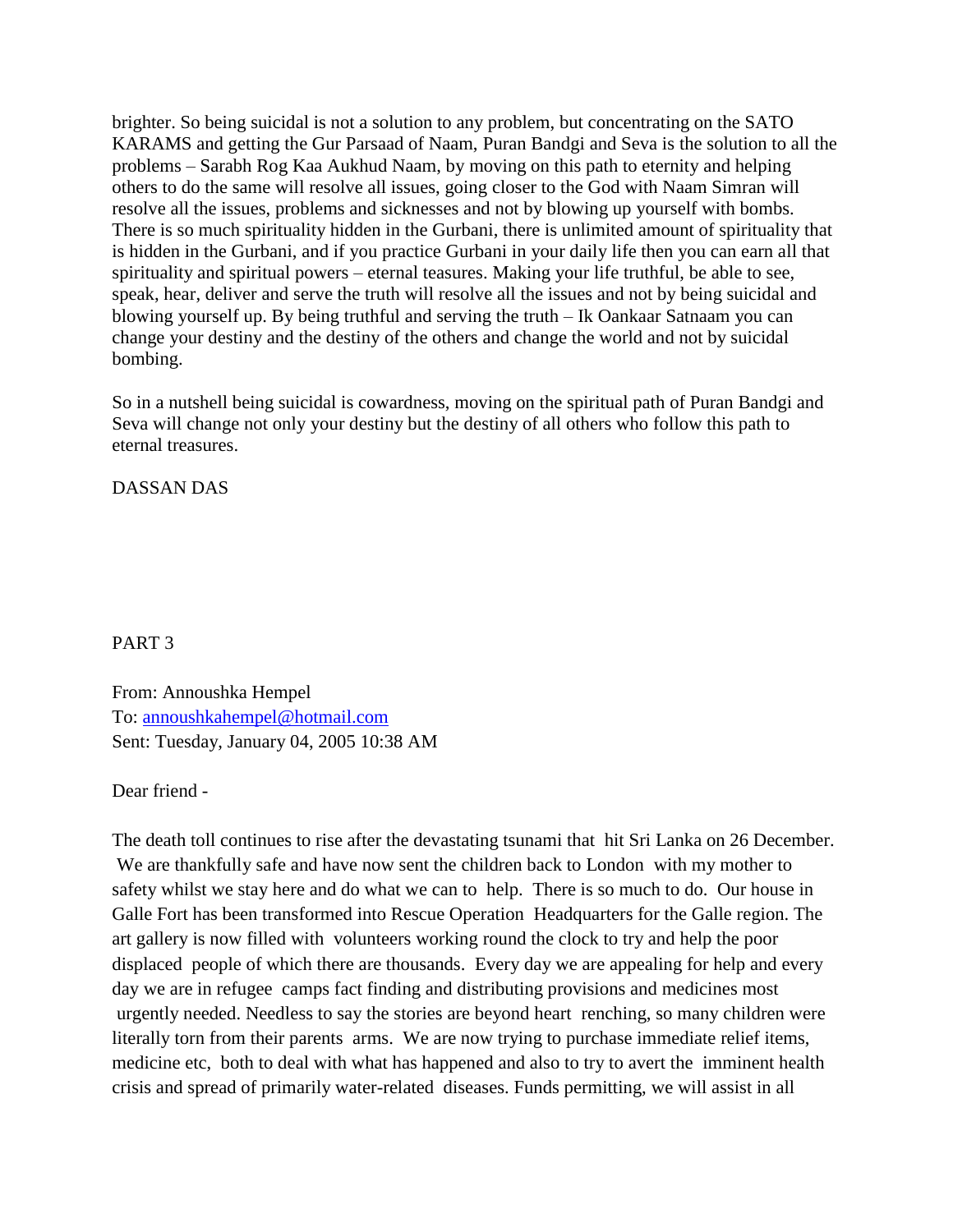community infrastrucure projects, again particularly related in getting water supplies back to normal. Subsequent work will entail trying to get peoples' lives back to normal by repairing schools, hospitals etc etc. As of today there is still no sign any of the big relief agencies! >God only knows what they are waiting for!! They are botlenecked in meetings in Colombo. We still havent seen any of them on the ground. We have already moved onto the second phase. Some areas of the city were so badly devastated that the local council simply didnt know where to start. We happen to have a man on the team who knows what to do. So he is out on the ground with trucks and dozers supplied by the council. Next we need to pump out the wells, and re build the drains. We are not alone. The local communities have been doing an impressive job of feeding their people. It has been fantastic to see Muslims helping Budhists and Budhists helping Muslims. Even when the big agencies arrive we need to rebuild. Very many schools were on the beach and need to be rebuilt and re stocked with books and equipment. Do we need help......yes please. Its a leap of faith as we are not registered charities. But the aid is immediate and direct. If you can please send funds to:

Bank: First Direct, Leeds UK Tel:0044 (0)8456100100 Account in the name of E & A Hempel Account No. 61302000 Sort Code 40-47-78

Please give your email address as a reference, then we can thank you later. 1) Pass this on to others who want to help.

2) Please get in touch for further information, or if you are able to offer other assistance.

3) Let us know of any donations to be made so we can plan accordingly. Thanks very much for your help.

Love and blessings and peace to all who are passing,

Annoushka and Eduard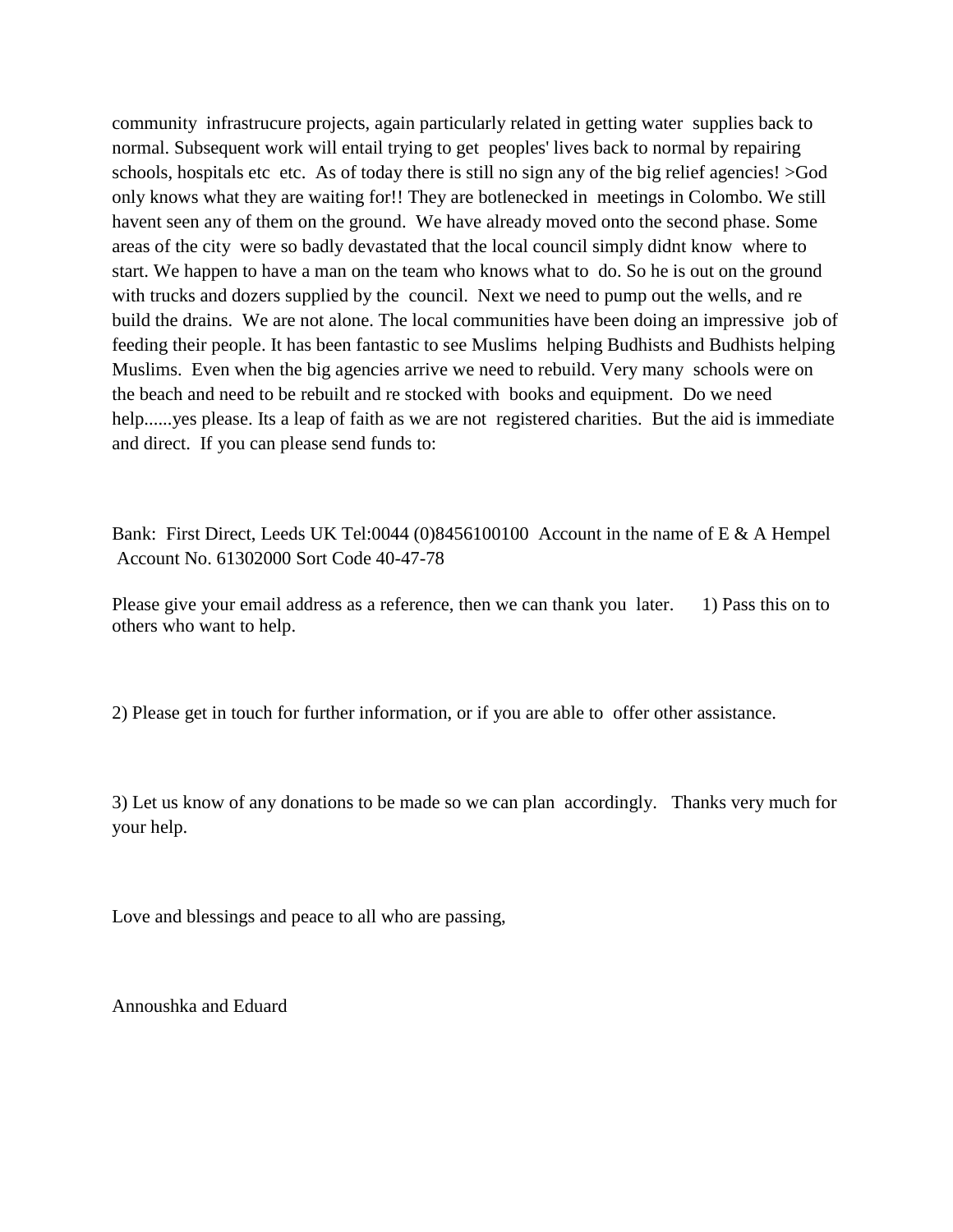12 Jan 05

--

Hi from the frontline,

Wow! This certainly is quite an experience. Never thought we'd ever live through something like this. Sometimes I still think I'm going to wake up from all this and it will have all just been a bad dream. Having said that being here in the midst of it all is an extraordinary and rewarding experience. We're part of a fantastic organization made up of a team of volunteers that are tremendously energetic, committed and intelligent, called Project Galle 2005 and we've been working 24/7 on immediate aid work, continuing to provide food, other provisions and medical help to the displaced persons in the camps. We now service 50 camps everyday.

Today's good news is that people are beginning to move out of the camps in an attempt to move back to their homes. Today temporary huts are starting to be put up on original house plots which is great. Unfortunately most of the people who were worst hit lived in illegal shanty towns close to the coastline and now no building is allowed within 300m of the beach, That rules out a great deal of people and no one knows yet where they will be re settled. So they will no doubt be staying in camps for the foreseeable future. Those whose houses were damaged or have been given huts have lost all their possessions so we are putting together 'going home packs' including bedding, cooking implements etc. We are looking at a similar 'back to school pack' for children which includes a bag, books, pens etc. Also a scheme to help fishermen get their boats back out working, and so on.

Project Galle have created a list of individual defined projects that need funding. Please let us know if you are interested in seeing this list and we will forward it to you. We now have registered charity collecting on our behalf so any donations can get tax relief etc and get whisked straight here where we can use it. Donations can be made on line at; http://www.thewebofhope.com/announcements/sri-lanka.html Please be sure to choose Project Galle 2005 from the drop down menu and email us with the details so we have records. If you already gave, thank you. You can rest assured that your money is going into immediate on the ground relief to the displaced people of Sri Lanka.

Love and blessings,

Annoushka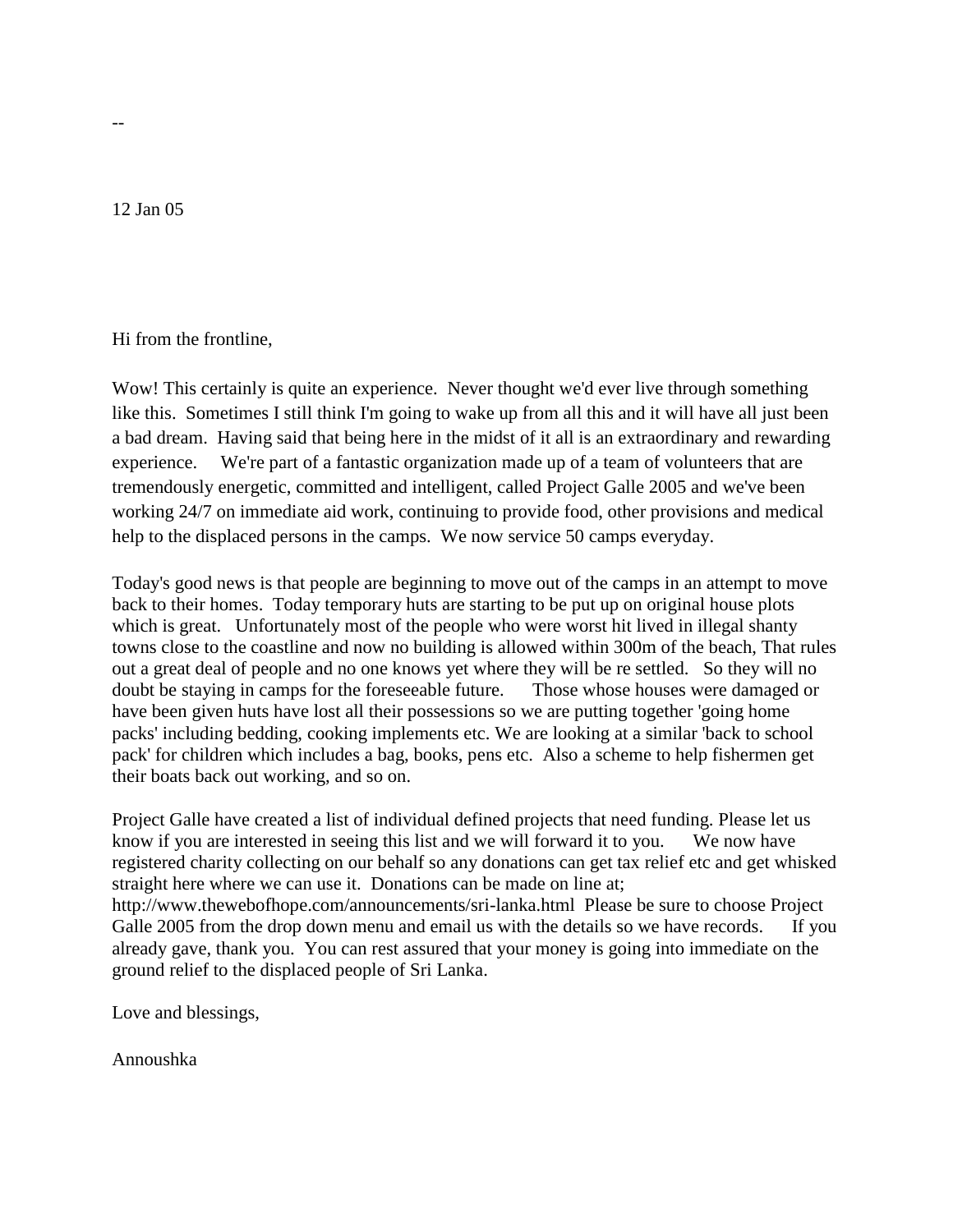# <span id="page-23-0"></span>**7. The Fear Of Death**

The phenomena of death comes across as the biggest fear in the human life. This fear exists primarily due to the unawareness and lack of realization of this Truth. The followers of Truth (His devotees or Saints) win over this fear through self-realization. The soul residing in the body itself is Truth as it is the separated part of the Lord (Truth). The physical body we call ours itself is the illusion (untruth), and as such vanishes away. Truth never dies. The soul simply changes the physical form it resides in.

The human body (blessed with awareness) is simply a tool for us to unite with the Almighty. It is meant to steer the separated soul towards the destination through the awareness gained from various senses. The man got deeply attached to the materials in feeding various desires. This illusion has pushed the blessed mortal away from the source, and as such man has lost the track of Total Truth. He is trapped so much in fulfilling the self-assumed truth (illusion) that remembering the Lord (if at all) has become more like a ritual, rather than an inner truthful desire.

The material desires lead to the vices such as – Ego, Lust, Greed, Attachment, Anger, Slandering, Whispering, Jealousy, Hypocrisy, and so on. The worst of all is the Ego. It is impossible to get out of the vicious circle of maya and the vices without His blessings. He blesses the rare ones Himself because of their divine worship (from past lives). This is how it happened for Guru Nanak, Guru Gobind Singh Ji, Bhagat Rama Nand Ji, and few other Prophets and Saints. He sends these saints to get salvation to others. This is how Bhai Lehna, other Gurus, Bhagat Kabeer, Bhagat Sadna, Bhagat Tarlochan, and many others got blessed. The enlightened souls helped these latter saints by planting the spark of Truth (Divine Jyote) in them.

One has to virtually die (or surrender) by gaining utmost humility, and be reborn without any self-identity to gain the salvation. The Sri Guru Granth Sahib (SGGS) Ji points out a great question, and then guides us with the simplistic answer -

How can I cross over the world-ocean?

SGGS 877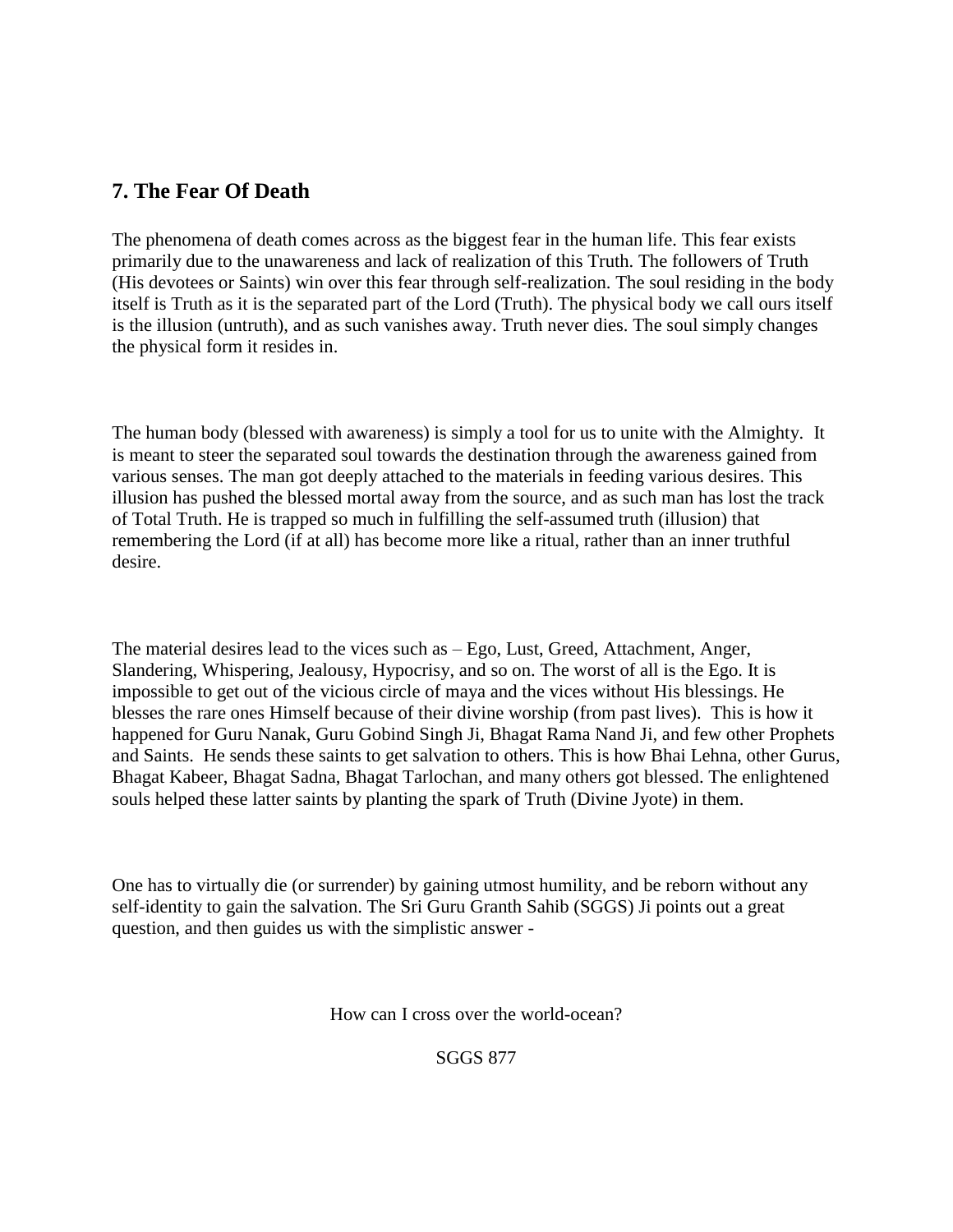The Truthful answer is on the next line–

## While I am living, I cannot be dead.  $||1||$

#### SGGS 877

The first Guru communicated this message of Truth to the Sidhs and Yogis who were trapped in the supernatural powers (Ridhis-Sidhis) with their utmost ego.

O Nanak, remain dead while yet alive - practice such a Yoga.

#### SGGS 730

Everyone is blessed with certain quota of breaths as issued by the Lord. It is more in some cases, and less in others, and is all good. In the duration of these breaths, a human pays for the past dues, and sets up the account for future births. Whatever one comes across in a birth form – pain or pleasure is all due to the past actions. If we have done good to others in the past lives, it is going to come back to us through good deeds from others towards us. The same is true if we have created pain for others, it is going to reflect back on us.

As you plant, so shall you harvest,

according to what you planted in the past.

## SGGS 309

As we notice commonly, there are people who live in constant suffering, and eventually die in terrible pain. They are basically inheriting fruits from the seeds planted in the past life (lives). This is true for everybody with no discrimination whatsoever. Dhan Dhan Bhagat Sadna Ji was a butcher by profession, and the Almighty turned around his life-style by showing him the Truth through a goat that he (Bhagat Sadna) was going to butcher. The Lord communicated the message through the goat – "Hey Sadna, you and I (goat) have been taking turns on each for over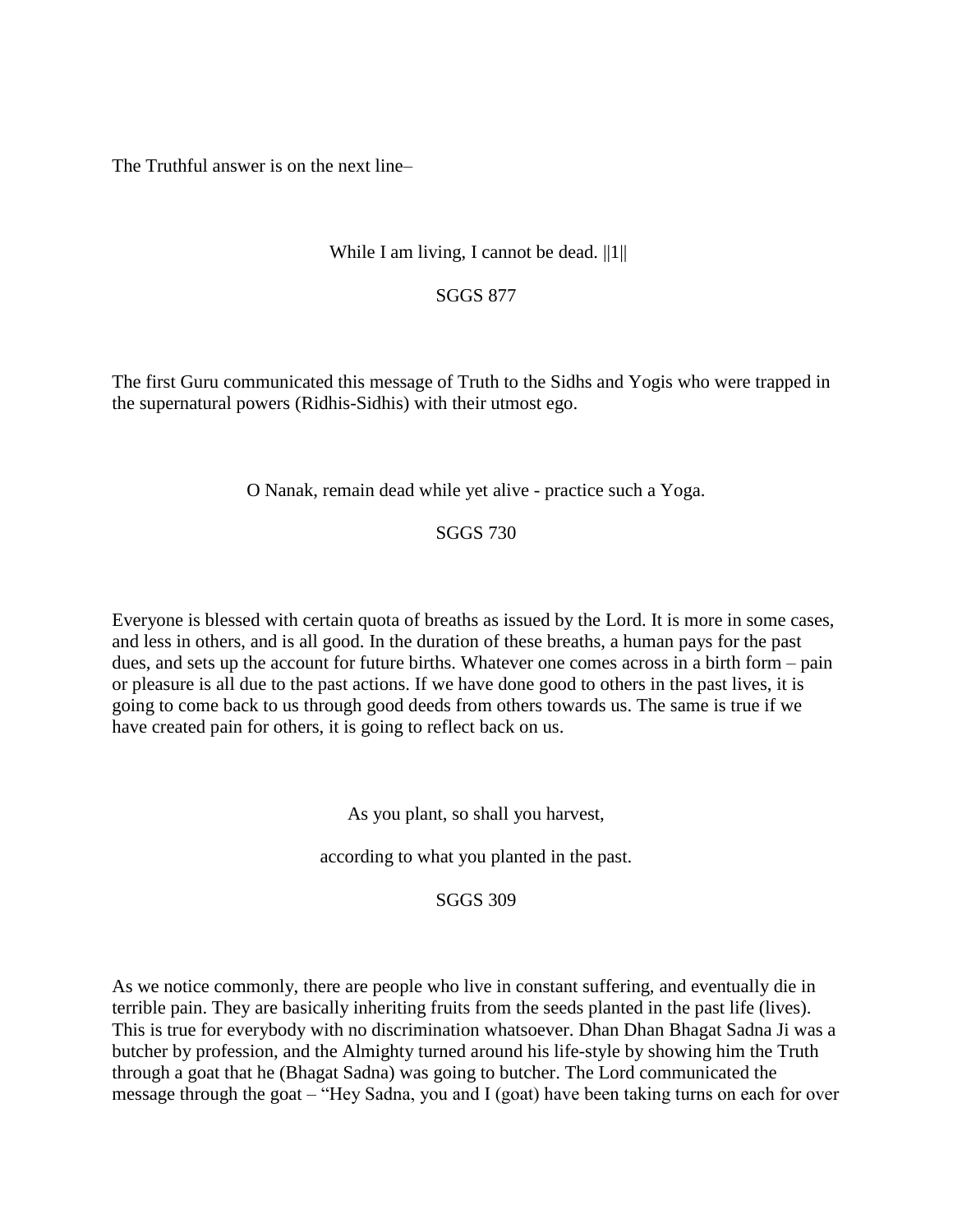many lives. You kill me (goat) in one life, and then I become the butcher and kill you (goat) in the next life." The cycle goes on and is this going to ever end? Perhaps not, unless we change the course of action. The Lord showered His blessings and the Bhagat Sadna Ji realized the message from the God. We all are living under His will, and carrying the actions to settle the balance from the past. The blessed ones are those whom the Lord shows the light in the surroundings of total darkness, and saves them out of the cycle of death and birth by showing them the path to His Kingdom.

> One whose destiny is so pre-ordained, obtains the Lord of the Universe as his Companion.

#### SGGS 47

It is good to realize the pain and suffering within self and around. This itself is a great lesson to us all to save ourselves by utilizing the golden opportunity of human birth. It is even great to sympathize with those in pain, and be able to help. It is good to contribute and help share the pain. Talking to someone in pain, and give comfort is a great thinking in action. In Islam, people are encouraged to go to the Cemeteries at least once a week to make them appreciate the fear of death. As humans we tend to remember Him anytime we are helpless. This is a blessing itself. The pain becomes a pleasure as it leads us to the path of Truth.

> Suffering is the medicine, and pleasure the disease, because where there is pleasure, there is no desire for God.

## SGGS 468

One should never complain about any pain or suffering that he is seeing in self, relations, and around him. Everything moves under His Will, and each action signifies a lesson for us. We should appreciate the Lord for showing us all these secretes of Truth (Hukam), and beg for granting us the ability to comply with His Will. We gain closeness to Him as we appreciate His Will. This teaches us how to live with no desires, and as such take each and every happening as it comes with a smiling face.

A great Bhagat Bhai Bhikhari Ji started preparing coffin for his son as he was going to marry. The people and relatives around him had no clue about the absolute Truth about to come. Bhagat ji was enlightened, and could foresee His Will. The Bhagat Ji's son gets married, and on his way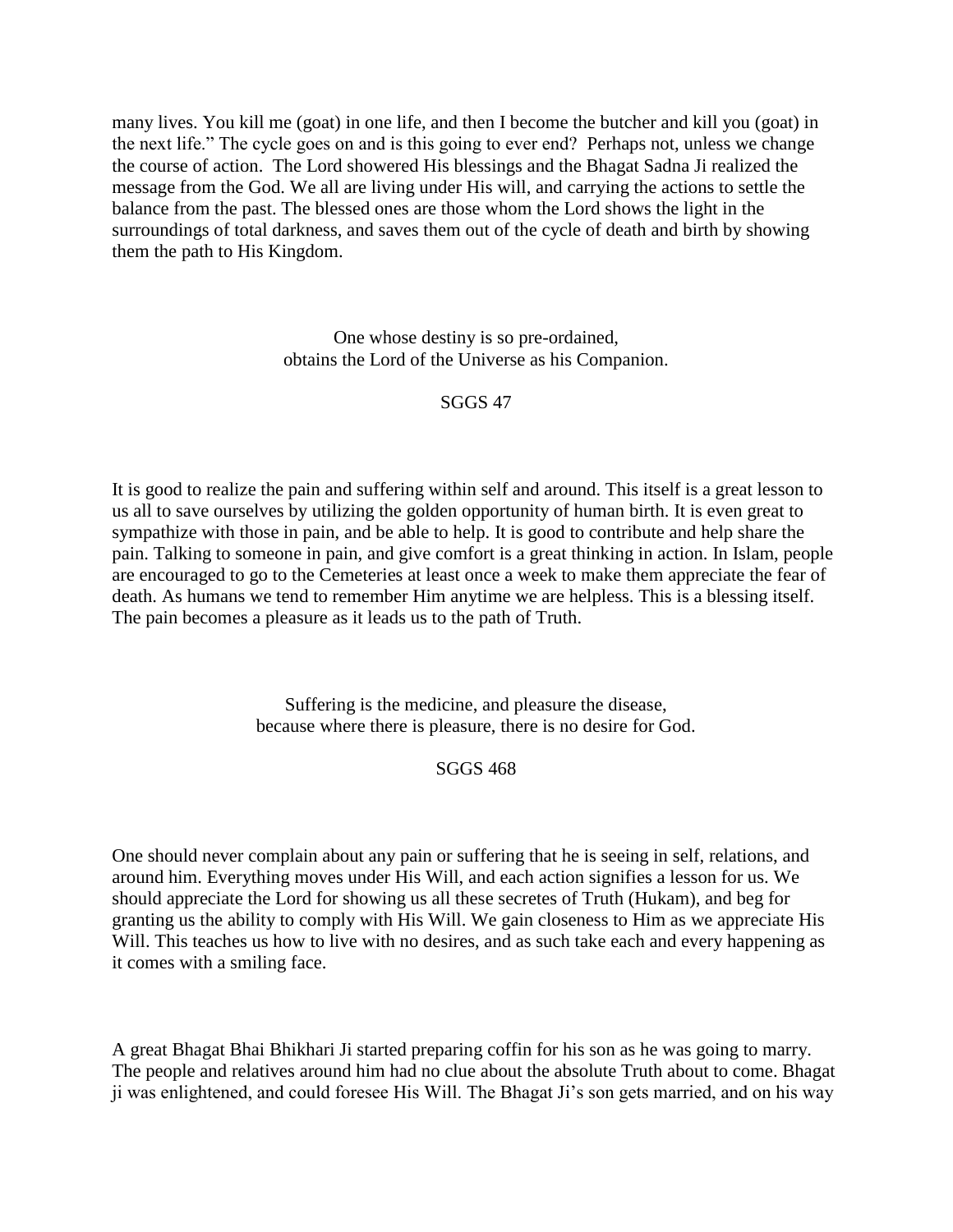back to home gets bit by a snake and dies. The bride was meant to go through only few hours of company of her bridegroom. Such was there short-lived 'suhag'. Bhagat ji was in total bliss under His Will, and most of the family and relatives were in shock. Dhan Dhan

Baba Nand Singh ji Kaleran Vale was amongst the company of many of devotees, and he noticed a snake coming towards him. Baba Ji cautioned everyone not to disturb or hurt the snake. Baba Ji explained: this snake is meant to bite him, and this is how his time on the earth is supposed to end. The snake came nearby, and Baba ji moved his foot towards the snake. The snake bit Baba Ji and left. This is how it was destined under his total Will.

The greatest help we can provide to others is to share the divine knowledge of Truth, and show this divine path to others. As we follow the Truth ourselves, and be committed to it at any price, the Lord pulls us out of the suffering of death and birth. The blessed ones or brahmgyanis with their total commitment to the Lord can change the destiny of others in pain (under His Will). It is Him in the holy doing it. We often come across people who get us peace with their company. These people are closer to the Almighty, and with their presence create peace around them. They are analogous to magnets with certain magnetic field around them. It is the Lord (Jagat-Jyote) in the brahmgyanis that helps the sufferers around them. Bhagat Janak Ji (Raja Janak) saved several millions of sufferers (with his few minutes of Bhagti quota) from the hell as he could not see the suffering and pain they were going through (in hell). The point is we can help others if we have self-realized ourselves.

If we go back, and look into the history of Gurus and Bhagats, we find out that they saved many in suffering with His blessings. When Bhai Mati Daas was going through splitting his body in half with a running saw, it was the Guru taking away his pain, as Bhai Mati Daas was in total bliss. The Tenth Guru turned around the burning brick-baking furnace to a normal temperature, as he was blessing the cat with her little kittens with more breaths. Where was the heat of red hot chamber going to? It was Guru taking the pain with the Lord's unlimited blessings and powers at his disposal. In other words, it was the Lord in Him again.

The God-conscious being is the Perfect Supreme Being, who orchestrates all.

SGGS 273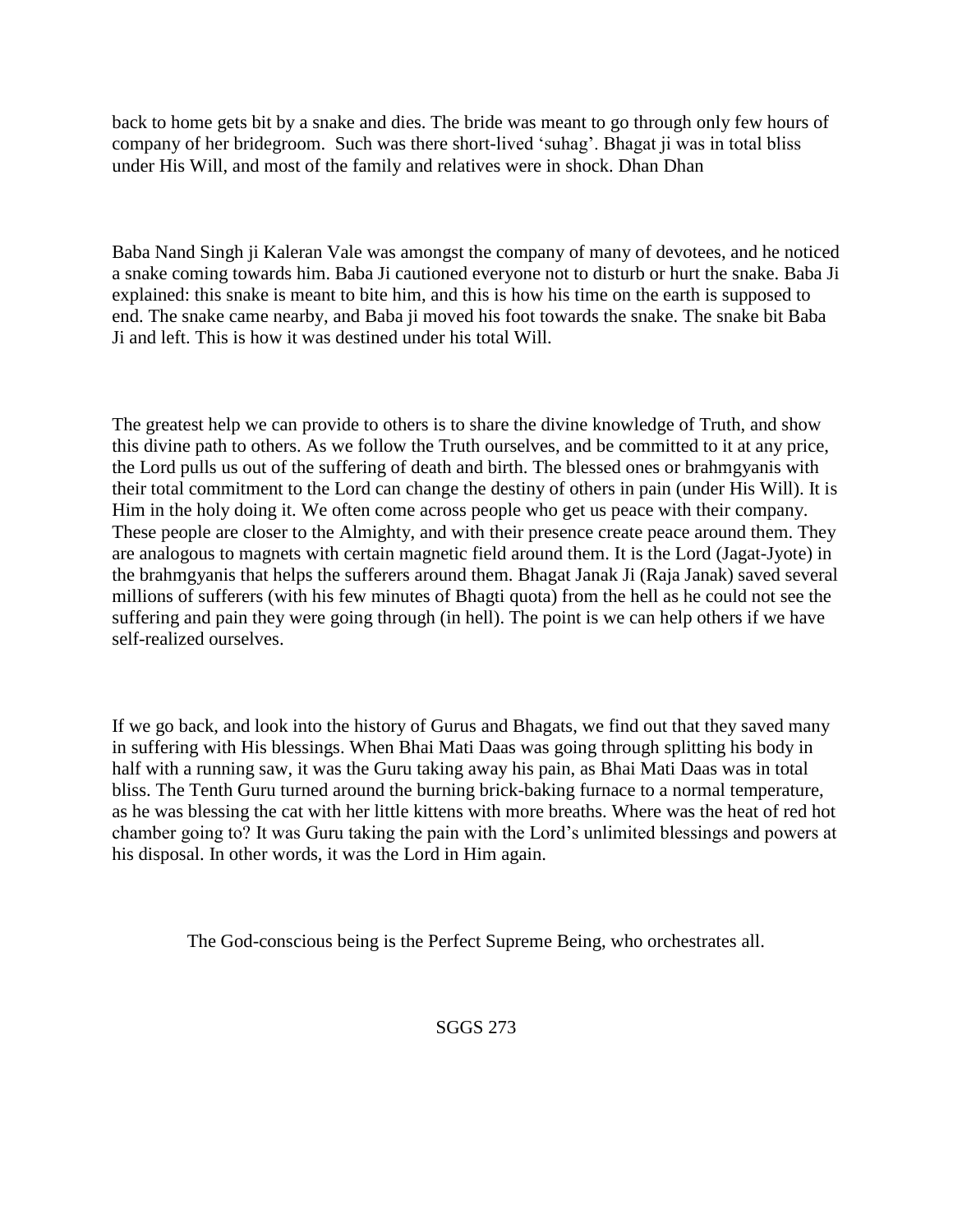Daas remembers hearing about a Gurmukh Pyara Ji (a doctor by profession) from 70-80 years back. This blessed soul had new-borns with limited number of breaths (for only 4-6 weeks) for many years. He would start preparing the 'coffin' few days in advance as he knew that the soul had only a limited account to settle in short life time. His friends and relatives had seen this truth several times for several years. This enlightened soul would have no grief, and would accept the Will of the Lord with total harmony. A time came when he had another new born, His Will prevailed, and the little soul fled away in a few weeks. This Gurmukh soul knew all this and this time he put a bill of certain nominal currency on the dead body before cremation. Upon asking he explained that the short lived soul had a balance of account left with him, and for this he would have to come back and be reborn. He helped this soul to settle accounts in complete. The next year came, and this Gurmukh veer had a baby boy, and he was meant to live for longer life. This son of the blessed soul was also a blessed one, and he lived throughout in total humility.

A brahmgyani wins over the fear of death, and takes every moment the way it is granted without any resistance. A Buddhist saint once sacrificed himself to save the hungry cubs of a lioness. He noticed the lioness was dying of hunger, and so were her relatively young aged cubs. He surrendered to the lioness, so that she could satisfy her hunger, and then feed her milk to the cubs. The saints recognize His will, and are determined with total conviction to follow it with no delays.

## Whatever pleases Him, O Nanak-that Command is acceptable. ||4||31||

## SGGS 25

So, the lifetime we are blessed with, and all the actions that happen are pre-destined to go along with the past deeds we have committed to. The opportunity is there for us to save the future, by prevailing in the present under his total Will without any kind of duality.

> Those who take pleasure in God's Will remove doubt from within. O Nanak, know Him as the True Guru, who unites all with the Lord. ||10||

## SGGS 71

He Himself is liberated, and He liberates the universe.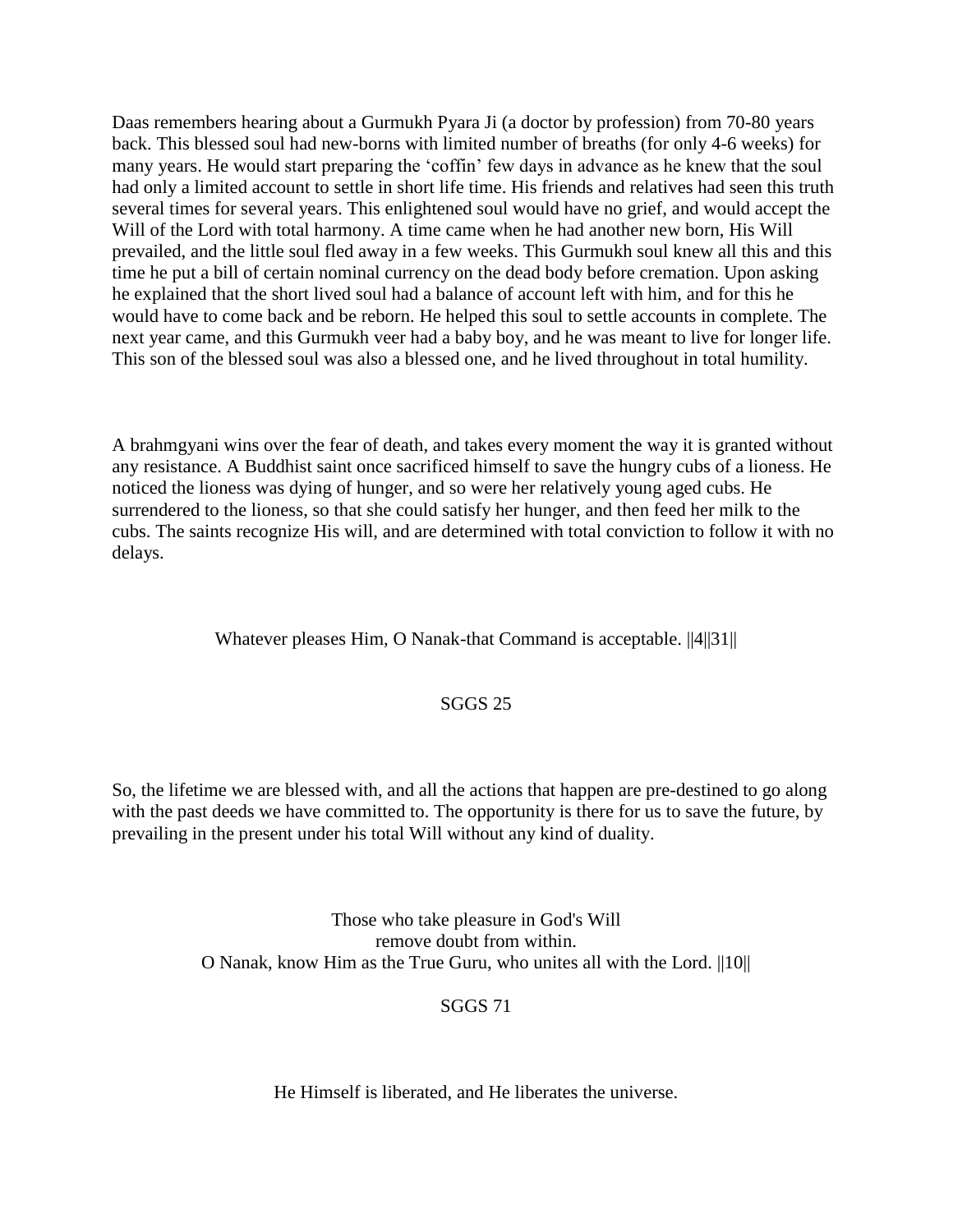#### SGGS 295

One is really blessed if he happens to come to the company of such a saint or a puran brahmgyani. The SGGS Ji quotes –

> I am unworthy; no one gives me sanctuary. But in the Society of the Saints, I merge in God. ||7||

#### SGGS 1018

Prays Nanak, I seek the Sanctuary of the Saints;

please, reveal to me the Blessed Vision of Your Darshan. ||3||

## SGGS 543

The greatest thing one can do here is to surrender completely to the feet of the holy, and give up the total self-will. The inferior self-will brings only the duality or illusions. The company of the saints grants total bliss.

> By the Grace of the Saints, Nanak has met the Lord; his mind and body are soothed and satisfied.  $||4||14||135||$

> > SGGS 209

The saints help eliminate the duality or effects of materials, and instill the precious jewel of 'Naam' in the devotee.